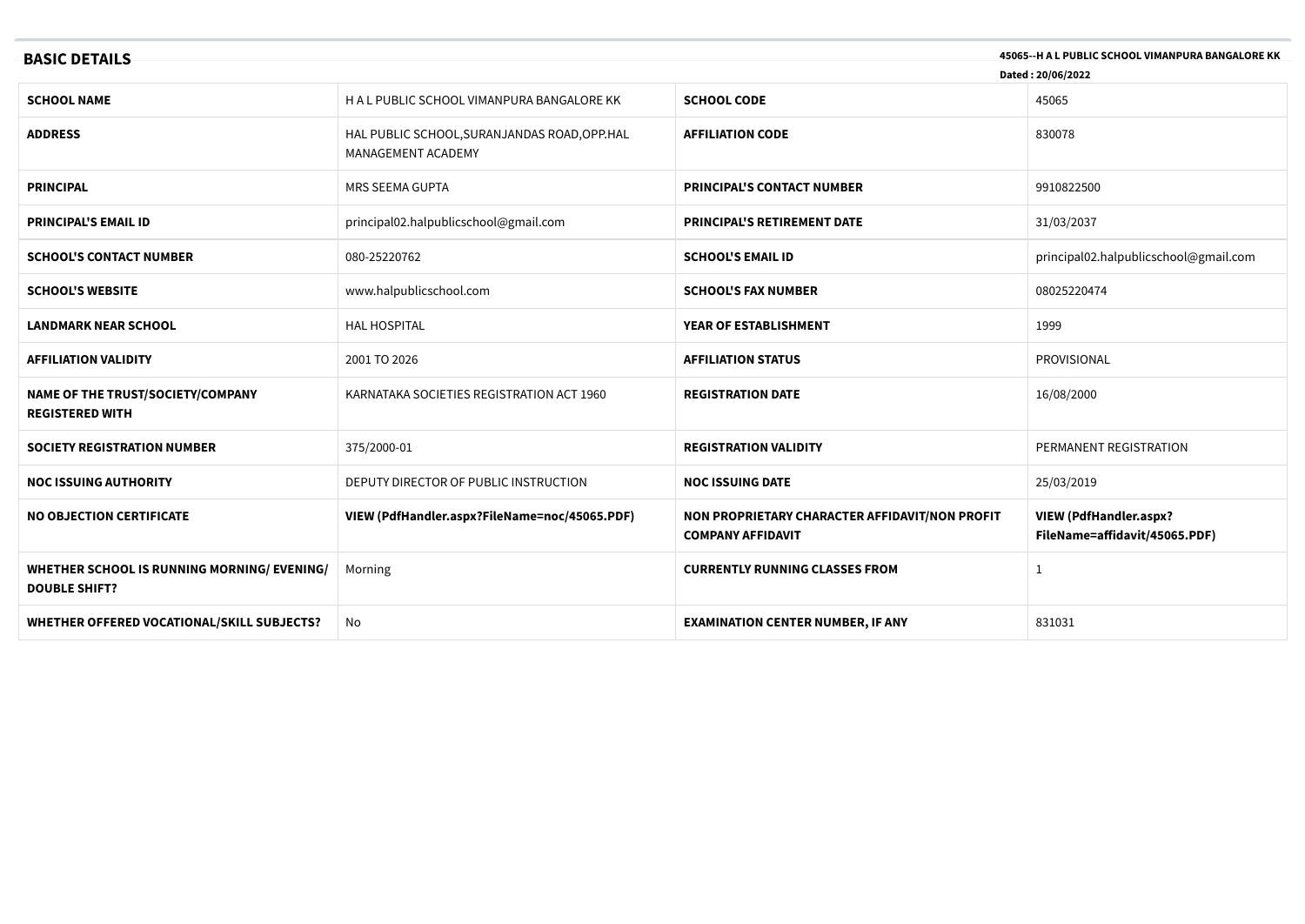| <b>FACULTY DETAILS</b>                                                                                                                                                                                    |      | 45065--H A L PUBLIC SCHOOL VIMANPURA BANGALORE KK                 |            |
|-----------------------------------------------------------------------------------------------------------------------------------------------------------------------------------------------------------|------|-------------------------------------------------------------------|------------|
| Dated: 23/09/2021                                                                                                                                                                                         |      |                                                                   |            |
| <b>TOTAL NUMBER OF TEACHERS (ALL CLASSES)</b>                                                                                                                                                             | 40   | <b>NUMBER OF PGTs</b>                                             |            |
| <b>NUMBER OF TGTs</b>                                                                                                                                                                                     |      | <b>NUMBER OF PRTS</b>                                             |            |
| <b>NUMBER OF PETS</b>                                                                                                                                                                                     |      | <b>OTHER NON-TEACHING STAFF</b>                                   |            |
| NUMBER OF MANDATORY TRAINING QUALIFIED TEACHERS                                                                                                                                                           | 40   | NUMBER OF TRAININGS ATTENDED BY<br><b>FACULTY SINCE LAST YEAR</b> | 550        |
| WHETHER SPECIAL EDUCATOR APPOINTED?                                                                                                                                                                       | YES. | WHETHER COUNSELLOR AND WELLNESS<br><b>TEACHER APPOINTED?</b>      | <b>YES</b> |
| HAS MANDATORY TRAINING OF TEACHERS AS PER THE TRAINING POLICY (SECTION-16 OF AFFILIATION BYE-LAWS)<br>(http://cbseaff.nic.in/cbse_aff/attachment/onlineservices/affiliation-Bye-Laws.pdf) BEEN COMPLETED? | YES. | <b>NUMBER OF NTTs</b>                                             |            |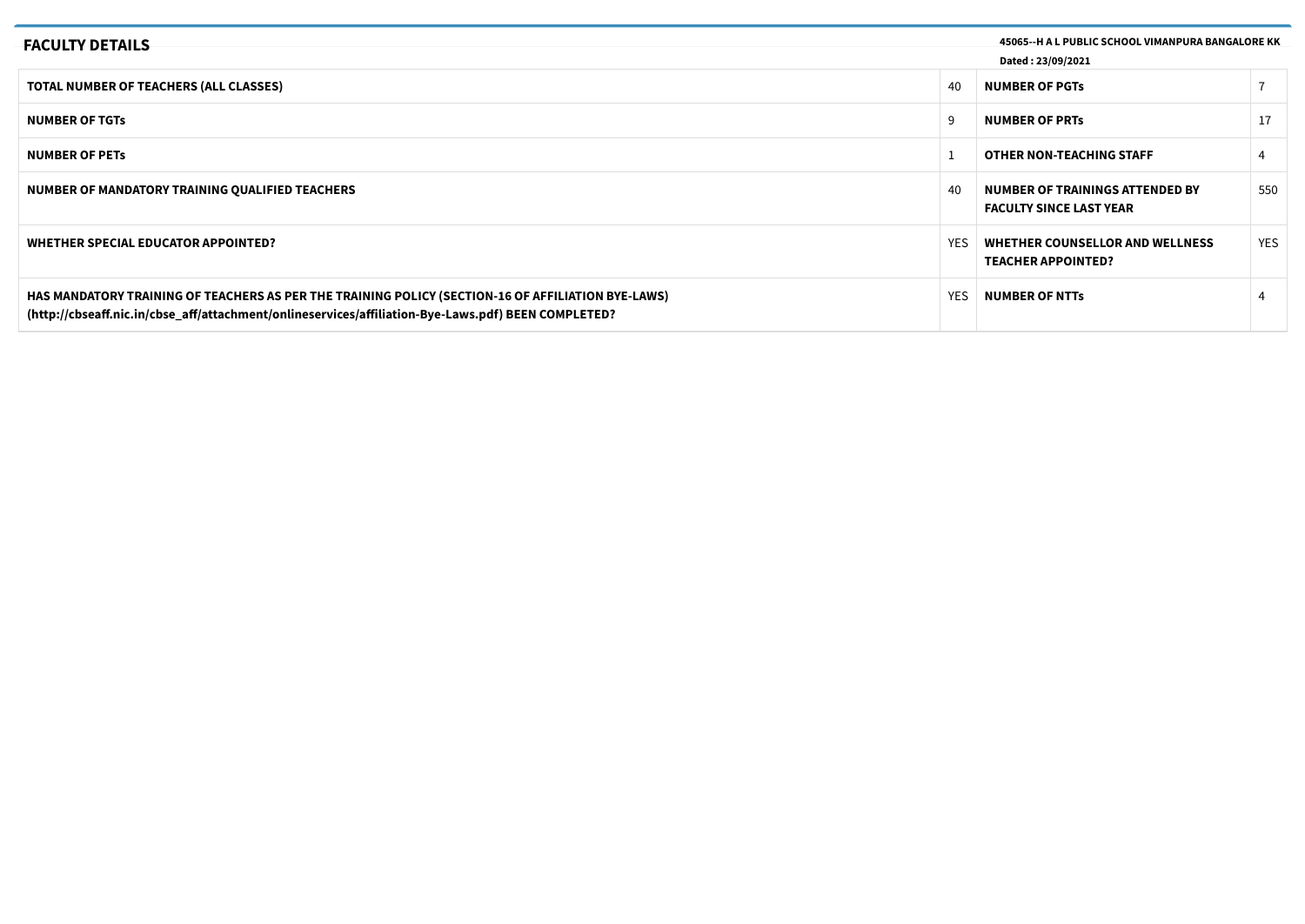**STUDENT DETAILS 45065--H A L PUBLIC SCHOOL VIMANPURA BANGALORE KK**

**Dated : 20/09/2021**

| <b>CLASS</b> | TOTAL NUMBER OF SECTIONS | TOTAL PER CLASS INTAKE | TOTAL NUMBER OF STUDENTS |
|--------------|--------------------------|------------------------|--------------------------|
|              | $\overline{2}$           |                        | 80                       |
| $\mathbf{2}$ | $\overline{2}$           | $\Omega$               | 80                       |
| 3            | $\overline{2}$           | $\Omega$               | 80                       |
|              | 2                        |                        | 80                       |
|              | $\overline{2}$           | $\Omega$               | 78                       |
|              | 2                        | $\mathbf{0}$           | 79                       |
|              | $\overline{2}$           |                        | 79                       |
|              | $\overline{2}$           |                        | 78                       |
| 9            | 2                        | $\mathbf{3}$           | 74                       |
| 10           | 2                        |                        | 62                       |
| 11           |                          | 41                     | 41                       |
| 12           |                          | $\Omega$               | 39                       |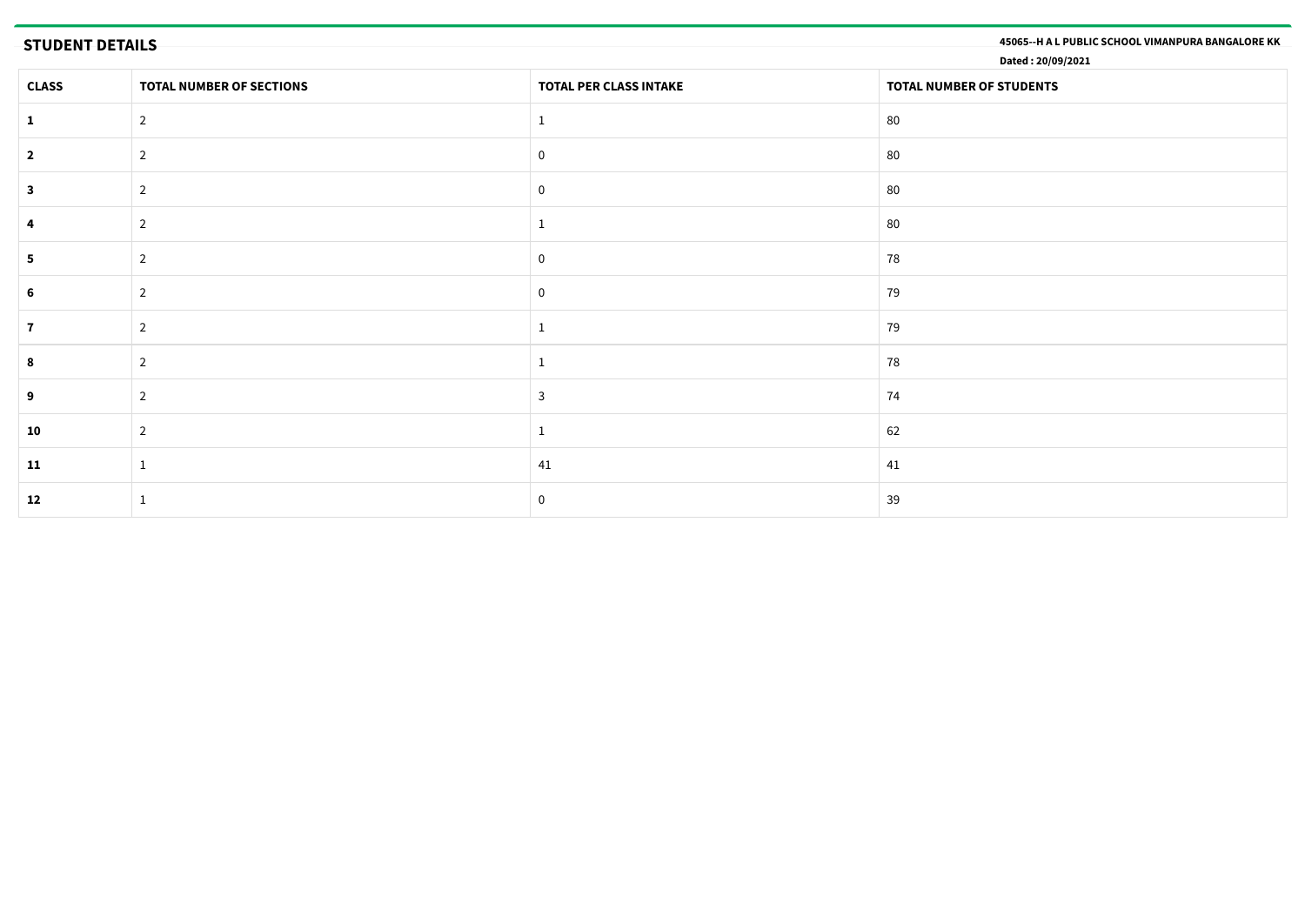|                                                                                                                                                        | Dated: 20/06/2022                    |
|--------------------------------------------------------------------------------------------------------------------------------------------------------|--------------------------------------|
| <b>SUBJECTS OFFERED FOR CLASS 10</b>                                                                                                                   | <b>SUBJECTS OFFERED FOR CLASS 12</b> |
| 241---MATHEMATICS BASIC<br>044---BIOLOGY<br>043---CHEMISTRY<br>015---KANNADA<br>041---MATHEMATICS                                                      | 083---COMPUTER SCIENCE (NEW)         |
| 085---HINDI COURSE-B<br>301---ENGLISH CORE<br>041---MATHEMATICS<br>086---SCIENCE<br>087---SOCIAL SCIENCE<br>042---PHYSICS<br>184---ENGLISH LANG & LIT. |                                      |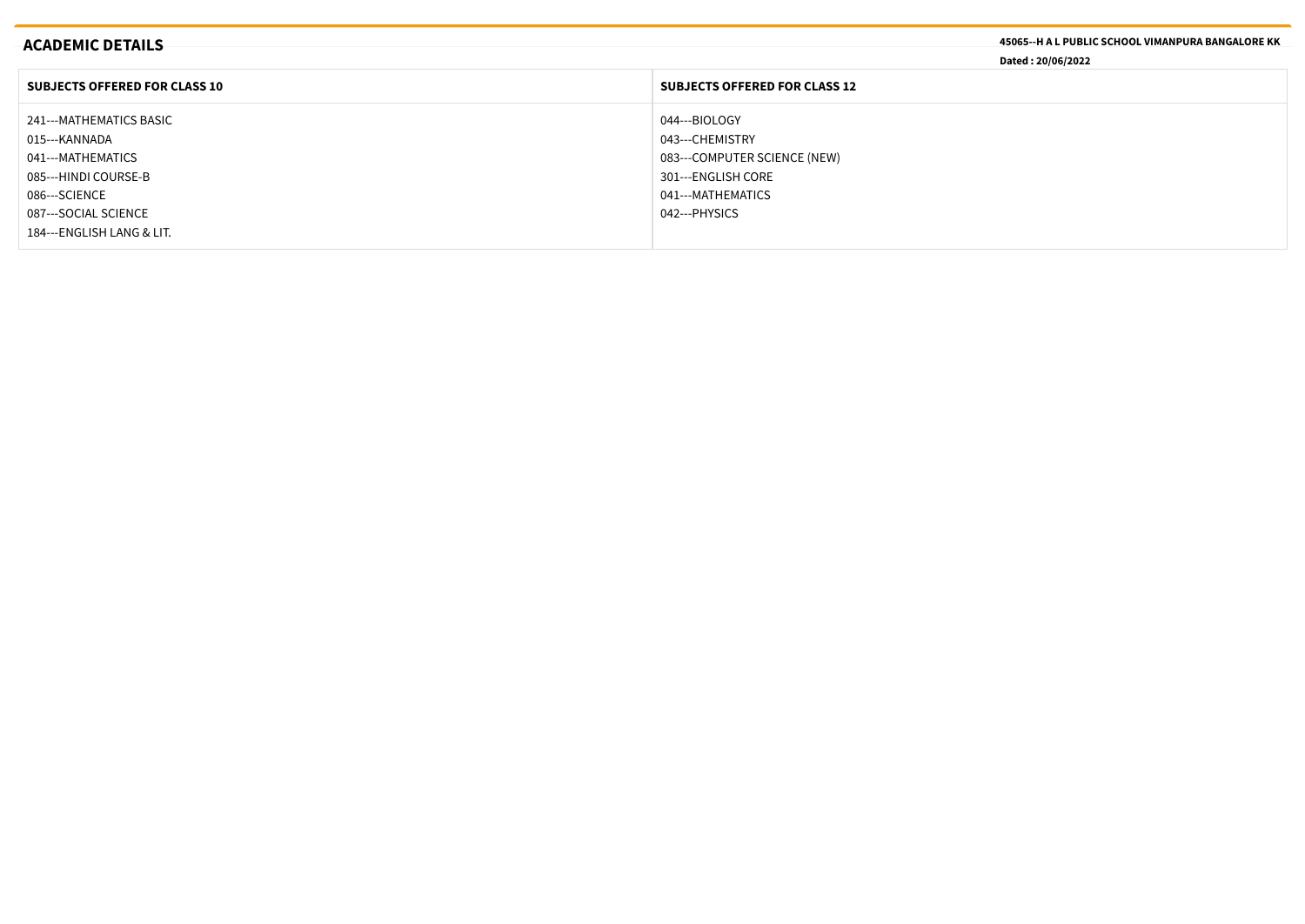| 45065 -- H A L PUBLIC SCHOOL VIMANPURA BANGALORE KK<br><b>INFRASTRUCTURE DETAILS</b><br>Dated: 23/09/2021 |                |                                                 |                |
|-----------------------------------------------------------------------------------------------------------|----------------|-------------------------------------------------|----------------|
| TOTAL NUMBER OF SITES OF SCHOOL                                                                           | $\mathbf{1}$   | <b>TOTAL NUMBER OF BUILDING BLOCKS</b>          | $\overline{2}$ |
| TOTAL AREA OF SCHOOL IN SQUARE METRES                                                                     | 8498           | <b>TOTAL NUMBER OF PLAYGROUNDS</b>              | $\mathbf{1}$   |
| TOTAL AREA OF PLAYGROUND IN SQUARE METRES                                                                 | 3156           | <b>TOTAL NUMBER OF ROOMS</b>                    | 45             |
| <b>TOTAL NUMBER OF SMALL-SIZED ROOMS</b>                                                                  | 10             | TOTAL NUMBER OF MEDIUM-SIZED ROOMS              | 3              |
| <b>TOTAL NUMBER OF LARGE-SIZED ROOMS</b>                                                                  | 32             | TOTAL NUMBER OF MALE REST ROOM                  | $\mathbf{1}$   |
| TOTAL NUMBER OF FEMALE REST ROOM                                                                          | $\overline{7}$ | <b>NUMBER OF GIRLS TOILET</b>                   | 14             |
| <b>NUMBER OF BOYS TOILET</b>                                                                              | 14             | NUMBER OF TOILETS FOR DIFFERENTLY ABLED PERSONS | 3              |
| <b>NUMBER OF WASHROOMS FOR FEMALE STAFF</b>                                                               | 5              | <b>NUMBER OF WASHROOMS FOR MALE STAFF</b>       | $\mathbf{1}$   |
| <b>TOTAL NUMBER OF LIBRARIES</b>                                                                          | $\mathbf{1}$   | <b>NUMBER OF LABORATORIES</b>                   | 9              |
| <b>TOTAL NUMBER OF STUDENT CANTEENS</b>                                                                   | 0              | <b>TOTAL NUMBER OF STAFF CANTEENS</b>           | 0              |
| <b>NUMBER OF WATER PURIFIERS/ROS</b>                                                                      | 6              | <b>NUMBER OF AUDITORIUMS</b>                    | 1              |
| <b>NUMBER OF LIFTS/ELEVATORS</b>                                                                          | $\mathbf{1}$   | <b>NUMBER OF DIGITAL CLASSROOMS</b>             | 6              |
| DOES THE SCHOOL HAVE HOSTEL FACILITY                                                                      | NO.            | DOES THE SCHOOL HAVE GUARDS EMPLOYED FOR SAFETY | <b>YES</b>     |
| DOES THE SCHOOL HAVE FIRE EXTINGUISHERS                                                                   | <b>YES</b>     | <b>DOES THE SCHOOL HAVE SPRINKLERS</b>          | YES            |
| DOES THE SCHOOL HAVE CCTV CAMERAS INSTALLED?                                                              | <b>YES</b>     | IS THE SCHOOL EXAMINATION CENTER OF CBSE?       | <b>YES</b>     |
| TOTAL NUMBER OF COMPUTERS IN ALL COMPUTER LAB                                                             | 80             | DOES THE SCHOOL HAVE WEB SERVERS                | <b>NO</b>      |
| DOES THE SCHOOL HAVE A BOUNDARY WALL?                                                                     | <b>YES</b>     | IS YOUR SCHOOL BARRIER FREE/ HAS RAMPS?         | YES            |
| DOES THE SCHOOL HAVE CLINIC FACILITY?                                                                     | NO.            | DOES THE SCHOOL HAVE A STRONG ROOM?             | YES            |
| DOES THE SCHOOL HAVE A GYMNASIUM?                                                                         | NO.            | IS YOUR SCHOOL WI-FI ENABLED?                   | <b>YES</b>     |
| <b>PROVISION OF WEB BASED LEARNING PROGRAMS?</b>                                                          | YES            | DOES THE SCHOOL HAVE FIRE ALARMS?               | YES            |
| DOES THE SCHOOL HAVE SPORTS FACILITY?                                                                     | YES            | DOES THE SCHOOL HAVE INDOOR GAMES FACILITY?     | YES            |
| DOES THE SCHOOL HAVE A SWIMMING POOL?                                                                     | <b>NO</b>      | DOES THE SCHOOL HAVE DANCE/MUSIC FACILITY?      | YES            |
| TOTAL NUMBER OF BUSES OWNED                                                                               | 0              | <b>TOTAL NUMBER OF BUSES HIRED</b>              | $\mathbf 0$    |
| TOTAL NUMBER OF VANS/MATADORS                                                                             | 0              | <b>TOTAL NUMBER OF DRIVERS</b>                  | 0              |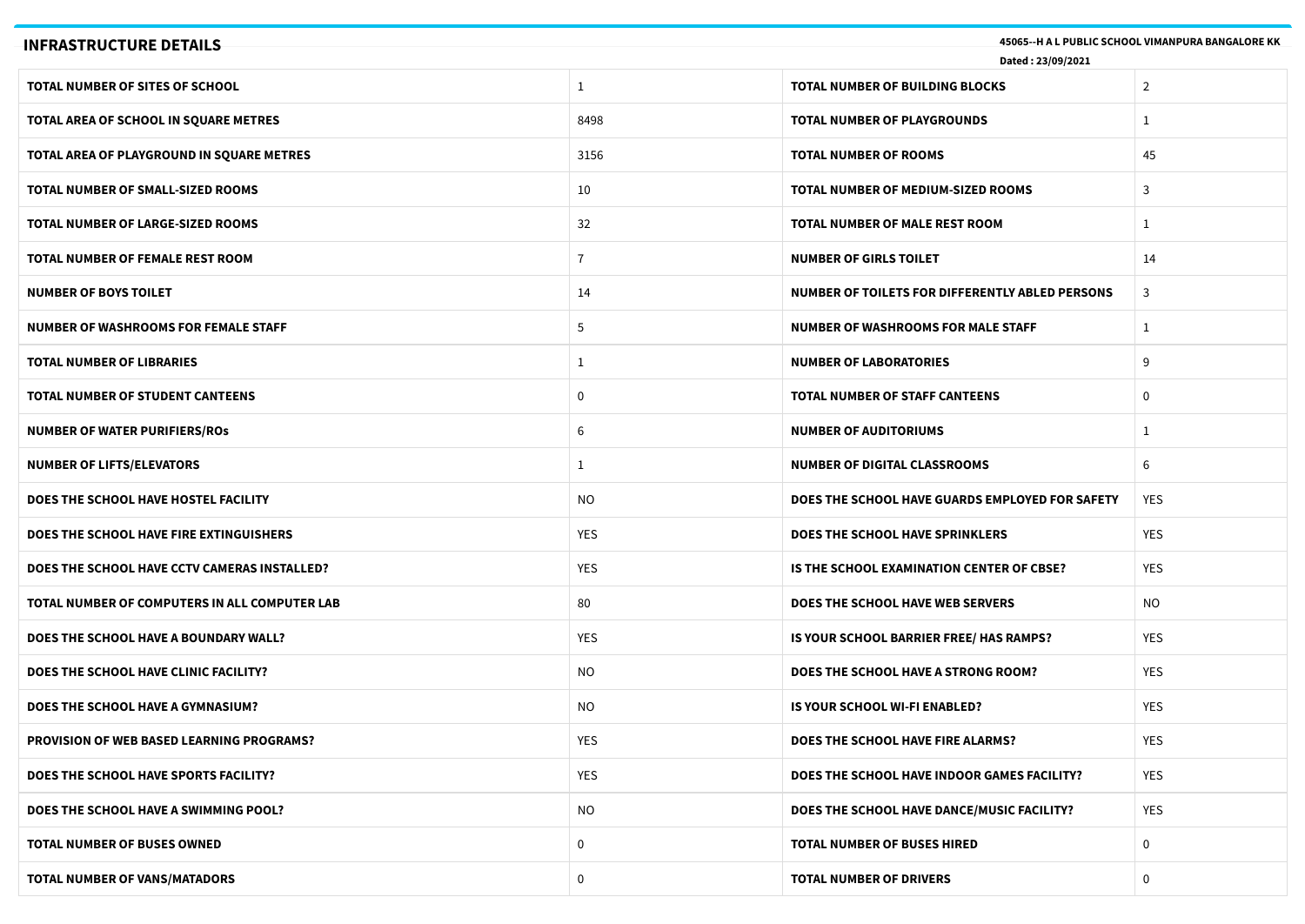| <b>NUMBER OF FEMALE ATTENDANTS FOR BUS DUTY</b>                                                                                      | $\mathbf 0$                                                   | <b>NUMBER OF ACTIVITY ROOMS</b>                                                     | $\overline{2}$                                   |
|--------------------------------------------------------------------------------------------------------------------------------------|---------------------------------------------------------------|-------------------------------------------------------------------------------------|--------------------------------------------------|
| <b>NAME OF TRANSPORT COORDINATOR</b>                                                                                                 | <b>NA</b>                                                     | <b>TRANSPORT COORDINATOR CONTACT</b>                                                | $\mathbf 0$                                      |
| <b>BUILDING SAFETY CERTIFICATE</b>                                                                                                   | <b>VIEW (PdfHandler.aspx?</b><br>FileName=building/45065.PDF) | <b>TRANSPORT SAFETY CERTIFICATE</b>                                                 | <b>VIEW</b><br>(PdfHandler.aspx?<br>FileName=NA) |
| ARE THE HEALTH AND HYGIENE, TOILETS ON ALL FLOORS, SEPARATE TOILETS FOR STAFF,<br>RAMPS, SIGNBOARDS, ETC. BEING MAINTAINED PROPERLY? | <b>YES</b>                                                    | IS THE SCHOOL INFRASTRUCTURE BEING USED FOR ANY<br><b>COMMERCIAL ACTIVITY?</b>      | <b>NO</b>                                        |
| <b>OTHER DETAILS</b>                                                                                                                 |                                                               |                                                                                     |                                                  |
| <b>TOTAL BOOKS AVAILABLE IN THE SCHOOL LIBRARY</b>                                                                                   | 9139                                                          | PERIODICALS IN THE SCHOOL LIBRARY                                                   | 3                                                |
| <b>DAILIES IN THE SCHOOL LIBRARY</b>                                                                                                 | 3                                                             | <b>REFERENCE BOOKS IN THE SCHOOL LIBRARY</b>                                        | 3396                                             |
| <b>LIBRARY RESOURCES</b>                                                                                                             | 5                                                             | <b>DOES IT HAVE LIBRARY SOFTWARE</b>                                                | No                                               |
| <b>LIBRARY SIZE (IN SQ. METERS)</b>                                                                                                  | 18.94                                                         | <b>COMPUTER LAB SIZE (IN SQ. METERS)</b>                                            | 12.675                                           |
| <b>COMPOSITE SCIENCE LAB SIZE (IN SQ. METERS)</b>                                                                                    | 4.524                                                         | <b>CHEMISTRY LAB SIZE (IN SQ. METERS)</b>                                           | 12.675                                           |
| PHYSICS LAB SIZE (IN SQ. METERS)                                                                                                     | 12.675                                                        | HOW MANY ROOMS BETWEEN 400 to 500 SQ FT                                             | 13                                               |
| <b>DOES IT HAVE LIBRARY INTERNET</b>                                                                                                 | <b>YES</b>                                                    | <b>TOTAL NUMBER OF LABORATORY</b>                                                   | 8                                                |
| WHETHER SCHOOL HAS SINGLE CONTIGUOUS PLOT ?                                                                                          | Yes                                                           | <b>SCHOOL SITE (TEMPORARY / PERMANENT)</b>                                          | PERMANENT                                        |
| DISTANCE BETWEEN TWO SITES OF THE SCHOOL                                                                                             | $\mathbf 0$                                                   | PURPOSE FOR TWO SITES OF THE SCHOOL                                                 | NA.                                              |
| <b>BIOLOGY LAB SIZE (IN SQ. METERS)</b>                                                                                              | 12.675                                                        | MATHEMATICS LAB SIZE (IN SQ. METERS)                                                | 4.525                                            |
| CERTIFYING THAT NO OTHER INSTITUTION (APART FROM SCHOOL) IS RUNNING IN THE<br><b>CLAIMED LAND AREA</b>                               | Yes                                                           | THE SCHOOL WILL NOT RUN ANY BRANCH IN THE<br>PREVIOUS PLOT WITH SAME AFFILIATION NO | Yes                                              |
| <b>HOW MANY ROOMS LESS THAN 400 SQ FT</b>                                                                                            | 4                                                             | HOW MANY ROOMS GREATER THAN 500 SQ FT                                               | 16                                               |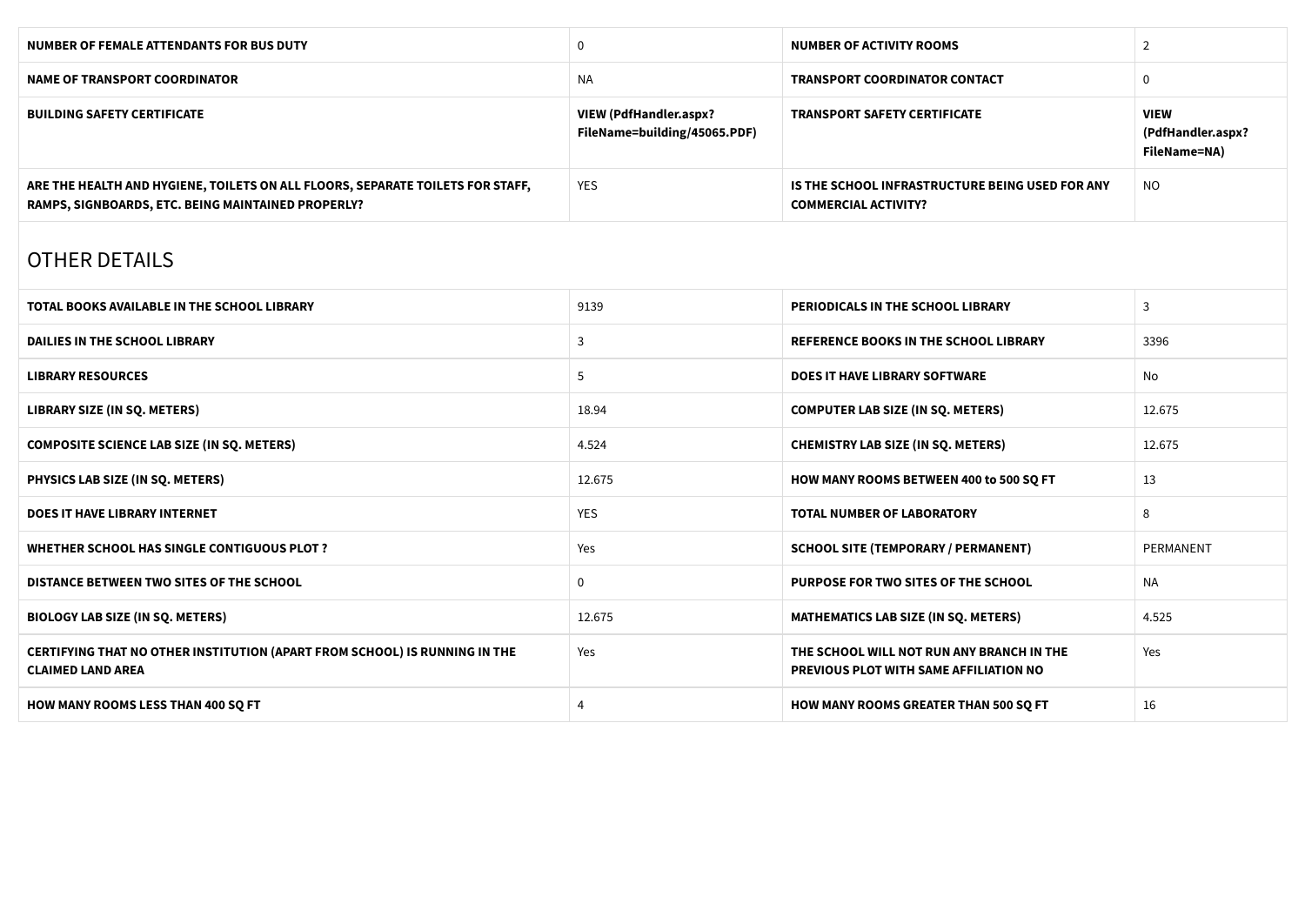| <b>LOCATION DETAILS</b>          |                                   | 45065--H A L PUBLIC SCHOOL VIMANPURA BANGALORE KK<br>Dated: 20/09/2021 |  |     |
|----------------------------------|-----------------------------------|------------------------------------------------------------------------|--|-----|
| <b>NEAREST NATIONALISED BANK</b> | STATE BANK OF INDIA, HAL BRANCH   | DISTANCE OF BANK FROM SCHOOL IN KM                                     |  | 1.7 |
| <b>NEAREST BUS STATION</b>       | HAL                               | DISTANCE OF BUS TERMINAL FROM SCHOOL IN KM                             |  |     |
| <b>NEAREST RAILWAY STATION</b>   | K R PURAM                         | DISTANCE OF RAILWAY STATION FROM SCHOOL IN KM                          |  |     |
| <b>NEAREST AIRPORT</b>           | KEMPE GOWDA INTERNATIONAL AIRPORT | DISTANCE OF AIRPORT FROM SCHOOL IN KM                                  |  | 32  |
| <b>NEAREST HOSPITAL</b>          | <b>HAL HOSPITAL</b>               | DISTANCE OF HOSPITAL FROM SCHOOL IN KM                                 |  | 0.3 |
| <b>NEAREST POLICE STATION</b>    | JEEVAN BHIMA NAGAR                | DISTANCE OF POLICE STATION FROM SCHOOL IN KM                           |  | 1.2 |
| <b>NEAREST METRO STATION</b>     | INDIRANAGAR                       | DISTANCE OF METRO FROM SCHOOL IN KM                                    |  |     |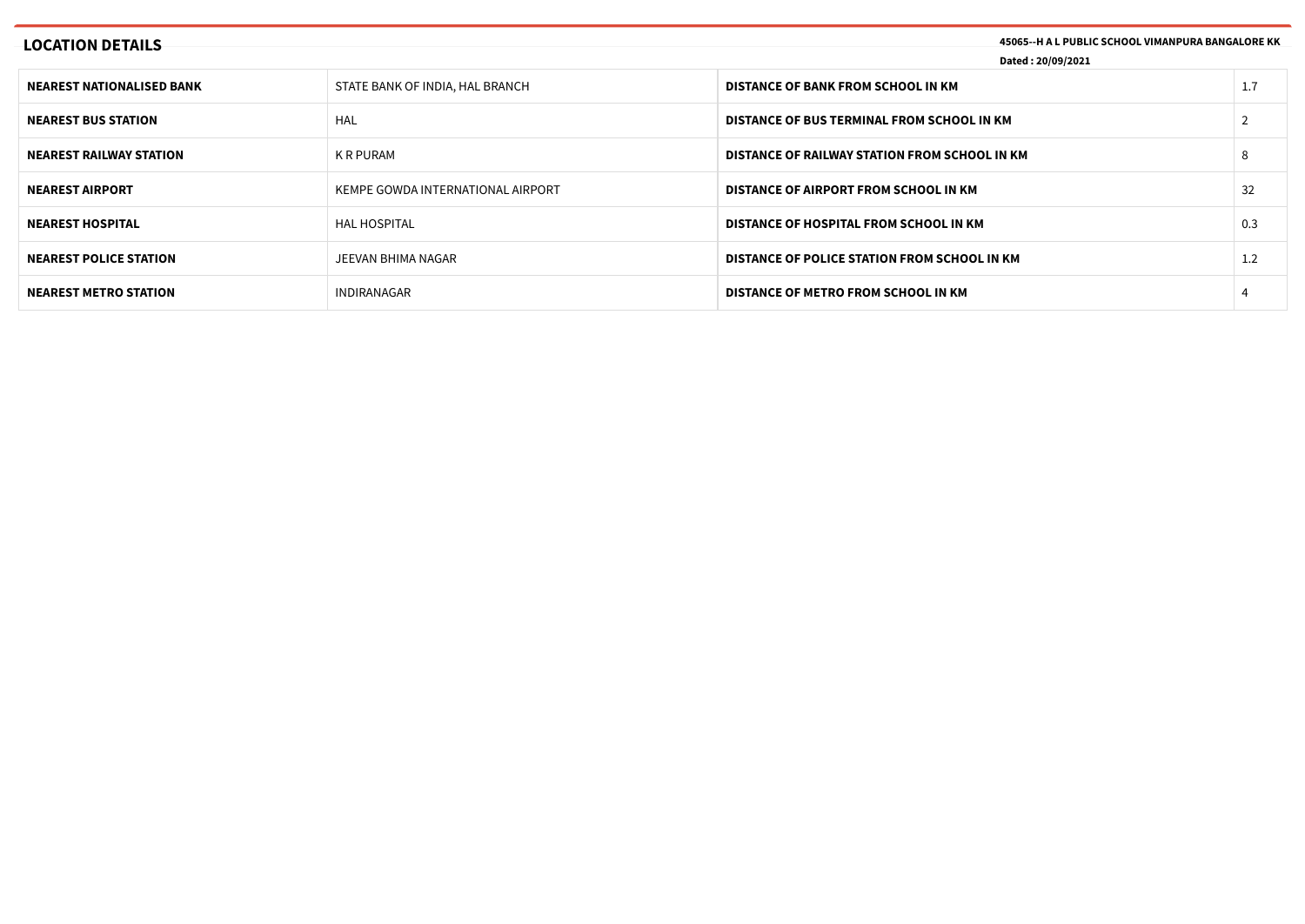| <b>CONTRIBUTION TOWARDS ENVIRONMENT PROTECTION</b>                                                                              | 45065 -- H A L PUBLIC SCHOOL VIMANPURA BANGALORE KK<br>Dated: 20/09/2021 |                                                                                                                             |            |
|---------------------------------------------------------------------------------------------------------------------------------|--------------------------------------------------------------------------|-----------------------------------------------------------------------------------------------------------------------------|------------|
| <b>WHETHER RAIN WATER HARVESTING HAS BEEN DONE IN THE CAMPUS?</b>                                                               | NO.                                                                      | WHETHER ROOF WATER HARVESTING IS BEING UNDERTAKEN BY THE SCHOOL?                                                            | <b>NO</b>  |
| WHETHER HARVESTED WATER IS RECYCLED FOR GARDENING, ETC?                                                                         | NO.                                                                      | WHETHER SCHOOL ENSURES MAINTENANCE OF ALL WATER FAUCETS/PIPES ETC TO PREVENT<br><b>ANY LEAKAGES?</b>                        | <b>YES</b> |
| WHETHER SEGREGATION OF WASTE IS DONE AT SOURCE?                                                                                 | <b>YES</b>                                                               | WHETHER ORGANIC WASTE IS BEING RECYCLED?                                                                                    | <b>NO</b>  |
| <b>WHETHER WASTE PAPER IS RECYCLED?</b>                                                                                         | YES                                                                      | WHETHER SCHOOL IS MAKING EFFORTS TO REDUCE USE OF PAPER BY ADOPTING IT<br><b>SOLUTIONS?</b>                                 | <b>YES</b> |
| WHETHER THERE IS PROPER DISPOSAL OF SOLID WASTE?                                                                                | <b>YES</b>                                                               | WHETHER THERE IS A SYSTEM FOR DISPOSAL OF ELECTRONIC WASTE?                                                                 | <b>YES</b> |
| WHETHER SCHOOL IS USING ENERGY SAVING AND ENERGY EFFICIENT ELECTRICAL EQUIPMENT?                                                | YES                                                                      | WHETHER PLANTATION/GARDENING HAS BEEN DONE IN AND AROUND CAMPUS?                                                            | <b>YES</b> |
| WHETHER DRIP IRRIGATION IS THE ONLY MEANS OF WATERING THE GARDEN?                                                               | NO.                                                                      | <b>WHETHER SCHOOL IS USING SOLAR ENERGY?</b>                                                                                | <b>YES</b> |
| WHETHER WASTE WATER FROM RO PLANT FOR DRINKING WATER IS BEING HARVESTED/RECYCLED?                                               | YES                                                                      | WHETHER SCHOOL IS PROMOTING AWARENESS AMONGST CHILDREN AND PARENTS ON<br><b>ENVIRONMENTAL CONSERVATION AND CLEANLINESS?</b> | <b>YES</b> |
| WHETHER CHILDREN ARE BEING TAUGHT HOW TO AUDIT THE USE OF WATER AND WHETHER THEY ARE<br>BEING ENCOURAGED TO TAKE IT UP AT HOME? | YES.                                                                     | WHETHER CHILDREN ARE TAKING UP WATER AUDITING AT SCHOOL?                                                                    | <b>YFS</b> |
| WHETHER ENVIRONMENTAL LITERACY IS PROMOTED THROUGH INTEGRATION IN ACADEMICS?                                                    | YES                                                                      | WHETHER TREES HAVE BEEN PLANTED BY STUDENTS, IN SCHOOL AT HOME/IN<br>NEIGHBOURHOOD IN THE CURRENT ACADEMIC YEAR?            | <b>YES</b> |
| WHETHER CONSERVATION OF ENVIRONMENT IS PROMOTED?                                                                                | YES                                                                      | <b>TOTAL TREES PLANTED? (BY STUDENTS AND TEACHERS)</b>                                                                      | 10         |
| TOTAL AMOUNT OF WATER CONSERVED (IN LITRES)? (BY STUDENTS AND TEACHERS)                                                         | 200                                                                      | <b>TARGET DATE FOR STOPPING USE OF POLYTHENE</b>                                                                            | 07/01/2019 |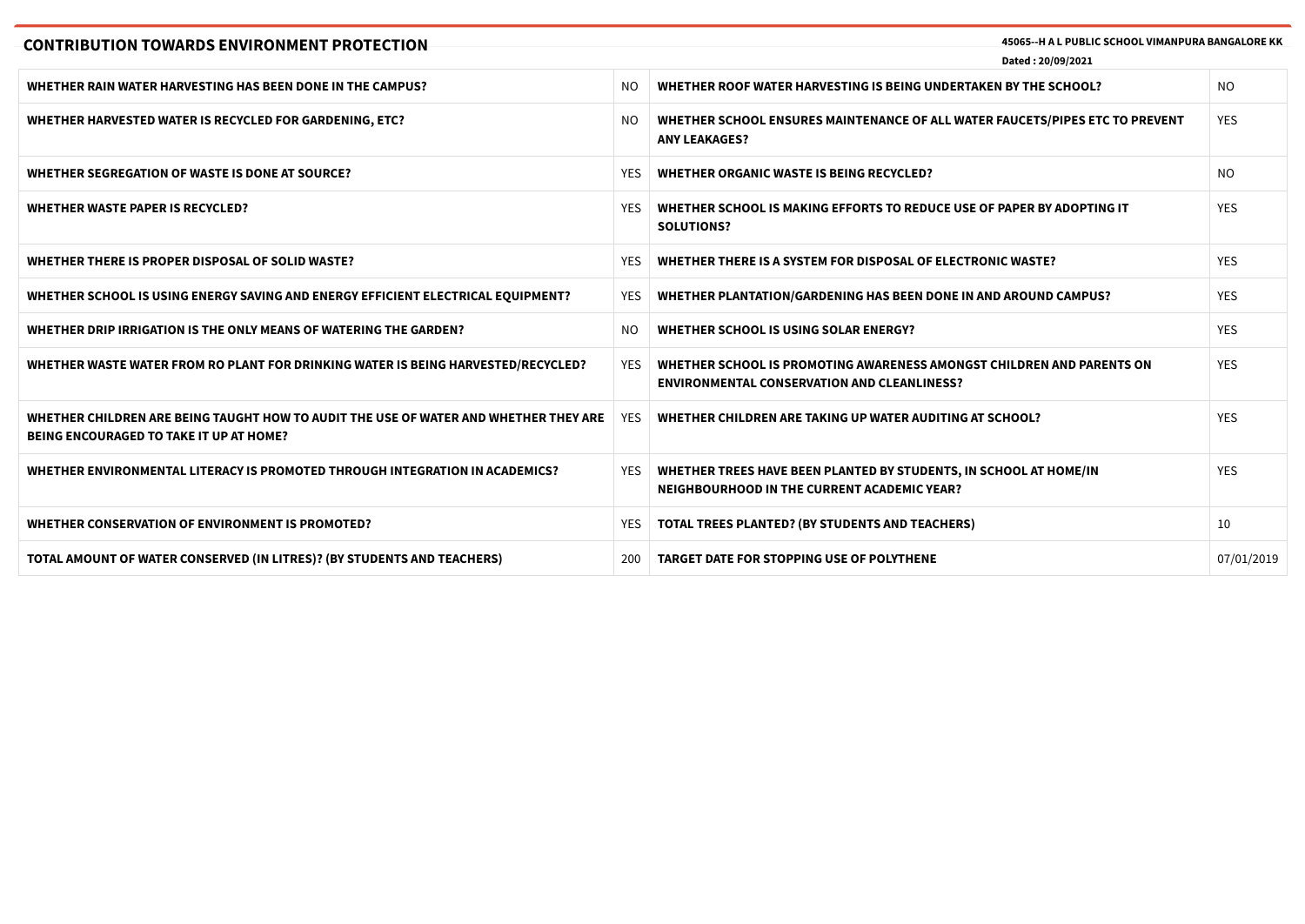| <b>CHAIRMAN/PRESIDENT'S CORRESPONDENT DETAIL AND SMC</b>                                                   |                  | 45065--H A L PUBLIC SCHOOL VIMANPURA BANGALORE KK<br>Dated: 13/09/2021 |                                        |
|------------------------------------------------------------------------------------------------------------|------------------|------------------------------------------------------------------------|----------------------------------------|
| <b>CHAIRMAN/PRESIDENT'S/</b><br><b>CORRESPONDENT NAME</b>                                                  | SANDEEP PATNAIK  | <b>CHAIRMAN/PRESIDENT'S/</b><br><b>CORRESPONDENT ADDRESS</b>           | HAL Helicopter Complex, HAL, BANGALORE |
| <b>CHAIRMAN/PRESIDENT'S/</b><br><b>CORRESPONDENT PHONE (OFFICE)</b>                                        | 22317811         | <b>CHAIRMAN/PRESIDENT'S/</b><br><b>CORRESPONDENT PHONE (RESIDENCE)</b> | 22315051                               |
| <b>SECRETARY NAME</b>                                                                                      | SATISH BABU KATA | <b>TOTAL MEMBERS</b>                                                   | 10                                     |
| WHETHER THE SCHOOL MANAGING COMMITTEE HAS BEEN CONSTITUTED AS PER OF REQUIREMENTS OF AFFILIATION BYE-LAWS? |                  | Yes                                                                    |                                        |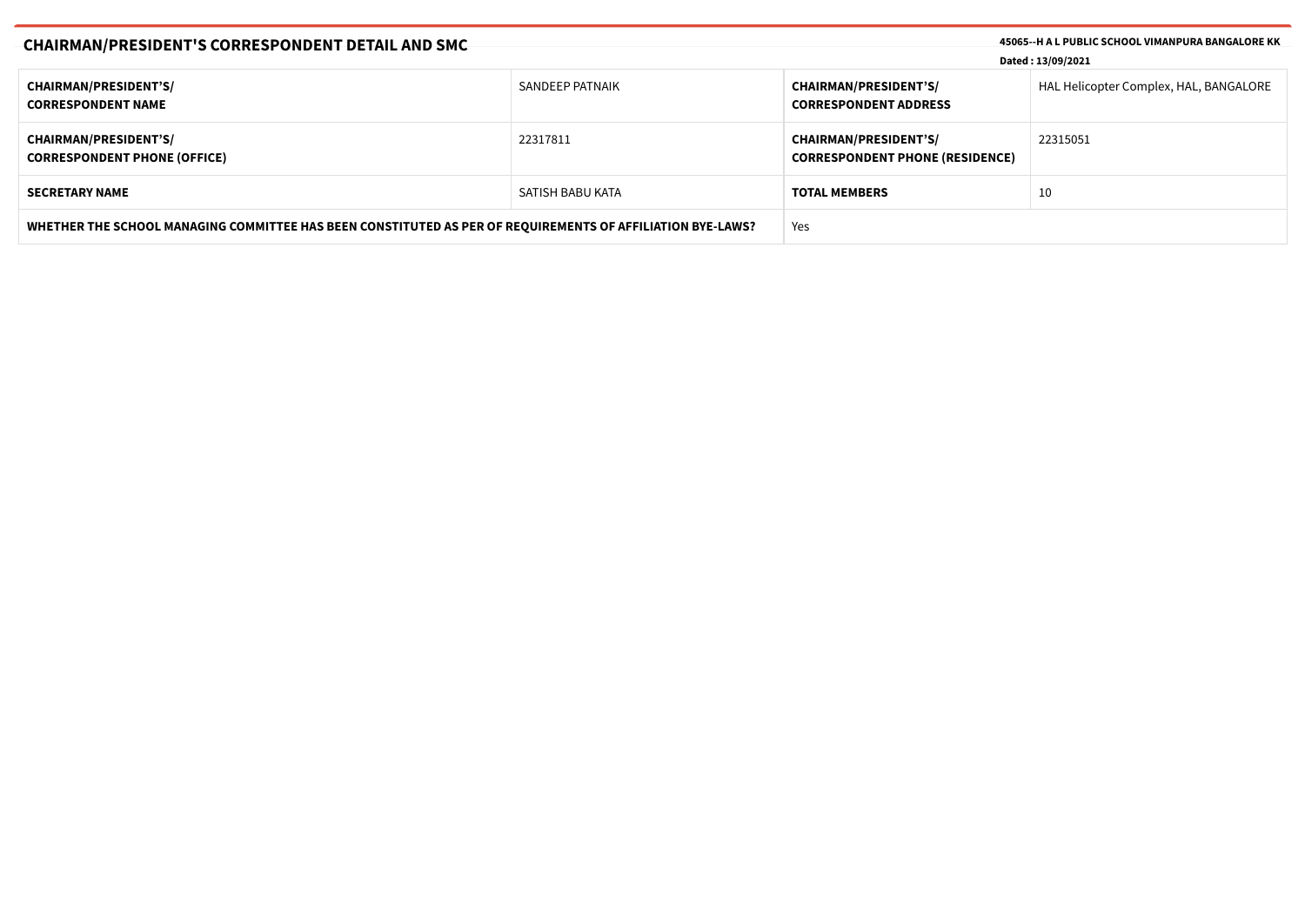# **SCHOOL WEBSITE INFORMATION 45065--H A L PUBLIC SCHOOL VIMANPURA BANGALORE KK**

**Dated : 20/09/2021**

| URL OF SCHOOL WEBSITE                                                                                                                                                                                                                                      | www.halpublicschool.com | <b>DETAILS OF CURRICULUM</b>                                                                                         | Yes |
|------------------------------------------------------------------------------------------------------------------------------------------------------------------------------------------------------------------------------------------------------------|-------------------------|----------------------------------------------------------------------------------------------------------------------|-----|
| <b>SCHOOL MANAGING COMMITTEE INFORMATION</b>                                                                                                                                                                                                               | Yes                     | <b>TRANSFER CERTIFICATE SAMPLE</b>                                                                                   | Yes |
| <b>NORMS FOLLOWED FOR FIXING FEE</b>                                                                                                                                                                                                                       | Yes                     | <b>SELF AFFIDAVIT OF SCHOOL</b>                                                                                      | No  |
| AFFILIATION STATUS (MIDDLE/SECONDARY/SENIOR SECONDARY)                                                                                                                                                                                                     | Yes                     | <b>DETAILS OF INFRASTRUCTURE</b>                                                                                     | Yes |
| DETAILS OF TEACHERS INCLUDING QUALIFICATIONS                                                                                                                                                                                                               | Yes                     | <b>DETAILS OF TEACHERS TRAINING</b>                                                                                  | Yes |
| THE NUMBER OF STUDENTS CLASS WISE                                                                                                                                                                                                                          | Yes                     | LIST OF BOOKS PRESCRIBED IN VARIOUS CLASSES                                                                          | Yes |
| <b>ANNUAL REPORT</b>                                                                                                                                                                                                                                       | Yes                     | <b>SCHOOL CIRCULARS</b>                                                                                              | Yes |
| POSTAL ADDRESS AND E-MAIL, TELEPHONE NOS. OF SCHOOL AND<br><b>AUTHORITIES</b>                                                                                                                                                                              | Yes                     | AS PER THE SECTION (2.4.9) OF AFFILIATION BYE-LAWS, INFORMATION WITH REGARD TO FEES CHARGED FOR<br><b>EACH CLASS</b> | Yes |
| <b>PERIOD OF AFFILIATION</b>                                                                                                                                                                                                                               | Yes                     | <b>ACADEMIC CALENDAR OF THE SCHOOL</b>                                                                               | Yes |
| AS PER THE SECTION (2.4.7 (B)) OF AFFILIATION BYE-LAWS, WRITTEN DECLARATION DULY SIGNED BY THE MANAGER AND THE PRINCIPAL TO THE EFFECT THAT THEY HAVE GONE THROUGH THE CONTENTS OF THE<br><b>BOOKS PRESCRIBED BY THE SCHOOL AND OWN THE RESPONSIBILITY</b> |                         |                                                                                                                      |     |
| ACADEMIC ACHIEVEMENTS; WRITE UP ON ALL EFFORTS MADE IN THE FIELD OF ENVIRONMENT EDUCATION, SPORTS ACHIEVEMENTS, INNOVATIONS, OVERALL RESULTS, PTA ACTIVITIES, IMPORTANT SMC DECISIONS<br>Yes                                                               |                         |                                                                                                                      |     |

**BEEN ADDED IN ANNUAL REPORT OF THE SCHOOL**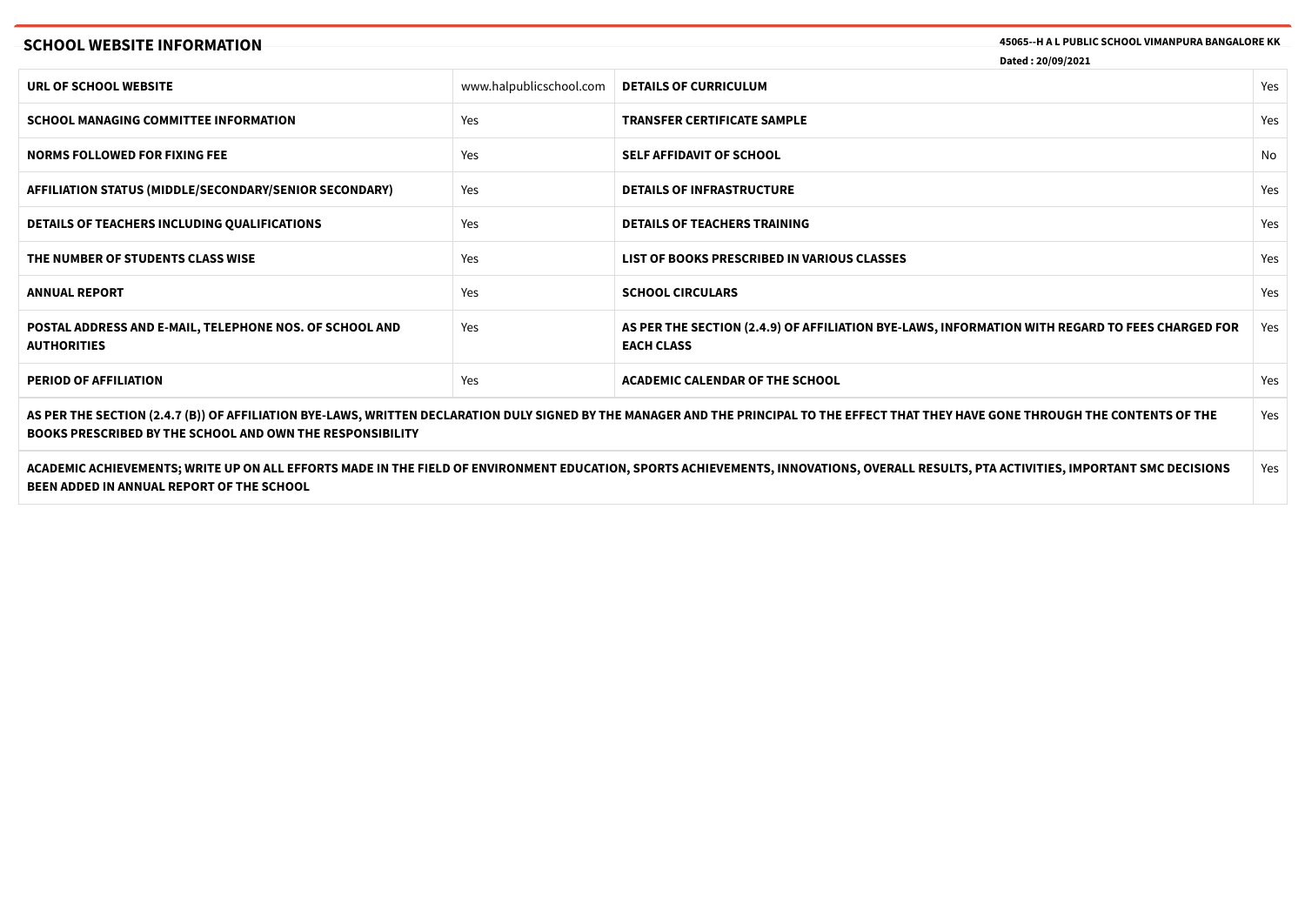| 45065--H A L PUBLIC SCHOOL VIMANPURA BANGALORE KK<br><b>OTHER VITAL INFORMATION</b><br>Dated: 29/09/2021                                                                                                                       |                                                              |                                                                                      |                                                               |  |
|--------------------------------------------------------------------------------------------------------------------------------------------------------------------------------------------------------------------------------|--------------------------------------------------------------|--------------------------------------------------------------------------------------|---------------------------------------------------------------|--|
|                                                                                                                                                                                                                                |                                                              |                                                                                      |                                                               |  |
| 10th BOARD PASS PERCENTAGE (2014/2015/2016)                                                                                                                                                                                    | 100/100/100                                                  | 12th BOARD PASS PERCENTAGE (2014/2015/2016)                                          | 100/100/100                                                   |  |
| <b>NAME OF WELLNESS/ACTIVITY TEACHER</b>                                                                                                                                                                                       | <b>YES</b>                                                   | NAME OF GRIEVANCE/COMPLAINT REDRESSAL OFFICER                                        | SATISH BABU KATA                                              |  |
| CONTACT NUMBER OF GRIEVANCE/COMPLAINT REDRESSAL OFFICER                                                                                                                                                                        | 9740520182                                                   | <b>EMAIL ID OF GRIEVANCE/COMPLAINT REDRESSAL OFFICER</b>                             | halec_ec2006@yahoo.co.in                                      |  |
| NAME OF HEAD OF SEXUAL HARASSMENT COMMITTEE                                                                                                                                                                                    | SATISH BABU KATA                                             | <b>CONTACT NUMBER OF HEAD OF SEXUAL HARASSMENT</b><br><b>COMMITTEE</b>               | 9740520182                                                    |  |
| <b>EMAIL ID OF HEAD OF SEXUAL HARASSMENT COMMITTEE</b>                                                                                                                                                                         | halec_ec2006@yahoo.co.in                                     | NAME OF CONTACT PERSON IN CASE OF EMERGENCY                                          | SINDHU VIJAYAKUMAR                                            |  |
| <b>CONTACT NUMBER OF CONTACT PERSON IN CASE OF EMERGENCY</b>                                                                                                                                                                   | 9880379883                                                   | <b>EMAIL ID OF CONTACT PERSON IN CASE OF EMERGENCY</b>                               | sindhu_viz@rediffmail.com                                     |  |
| TOTAL NUMBER OF DOCTORS IN SCHOOL CLINIC                                                                                                                                                                                       | $\mathbf 0$                                                  | TOTAL NUMBER OF NURSES IN SCHOOL CLINIC                                              | 0                                                             |  |
| TOTAL NUMBER OF BEDS IN SCHOOL CLINIC                                                                                                                                                                                          | $\mathbf{1}$                                                 | LEVEL OF INVOLVEMENT OF SCHOOL IN CBSE ACTIVITIES                                    | <b>ACTIVE</b>                                                 |  |
| DO THE TEACHERS GET PROPER GRADE LIKE PGT/TGT AS PER THE<br><b>CLASSES THEY ARE ENTITLED TO TEACH?</b>                                                                                                                         | YES                                                          | DO THE TEACHERS AND STAFF GET THEIR SALARY WITHIN<br><b>FIRST WEEK OF THE MONTH?</b> | <b>YES</b>                                                    |  |
| DOES THE SCHOOL HAVE EPF FACILITY FOR STAFF                                                                                                                                                                                    | <b>YES</b>                                                   | <b>EPF REGISTRATION NUMBER</b>                                                       | KN/39283                                                      |  |
| <b>MODE OF SALARY PAYMENT</b>                                                                                                                                                                                                  | bankpayment                                                  | <b>NAME OF BANK WITH SALARY ACCOUNT</b>                                              | STATE BANK OF INDIA, HAL BRANCH                               |  |
| ARE THE SCHOOL ACCOUNTS AUDITED REGULARLY?                                                                                                                                                                                     | <b>YES</b>                                                   | PARENT TEACHERS ASSOCIATION AS PER NORMS                                             | <b>YES</b>                                                    |  |
| <b>ACADEMIC SESSION</b>                                                                                                                                                                                                        | <b>JUNE TO MARCH</b>                                         | <b>VACATION PERIOD</b>                                                               | <b>APRIL TO MAY</b>                                           |  |
| <b>AUDITED BALANCE SHEET OF SCHOOL</b>                                                                                                                                                                                         | <b>VIEW (PdfHandler.aspx?</b><br>FileName=balance/45065.pdf) | <b>STAFF STATEMENT OF SCHOOL</b>                                                     | <b>VIEW (PdfHandler.aspx?</b><br>FileName=staff/45065.pdf)    |  |
| <b>INCOME AND EXPENDITURE STATEMENT</b>                                                                                                                                                                                        | VIEW (PdfHandler.aspx?<br>FileName=income/45065.pdf)         | <b>ACADEMIC CALENDAR OF SCHOOL</b>                                                   | <b>VIEW (PdfHandler.aspx?</b><br>FileName=academic/45065.pdf) |  |
| <b>AVAILABILITY OF STAFF WITH KNOWLEDGEOF SOFTWARE/SCANNING/GEO</b><br><b>TAGGING/INTERNET?</b>                                                                                                                                | <b>YES</b>                                                   | WHETHER SUFFICIENT GUARDS EMPLOYED FOR SAFETY?                                       | <b>YES</b>                                                    |  |
|                                                                                                                                                                                                                                | <b>BEST PRACTICES OF SCHOOL</b>                              |                                                                                      |                                                               |  |
| Innovative Techniques used to teach new concepts break the monotony of everyday learning. The activities and celebrations continued virtually. Festivals were celebrated with zeal and enthusiasm. Morning Assembly is conduct |                                                              |                                                                                      |                                                               |  |

once a week.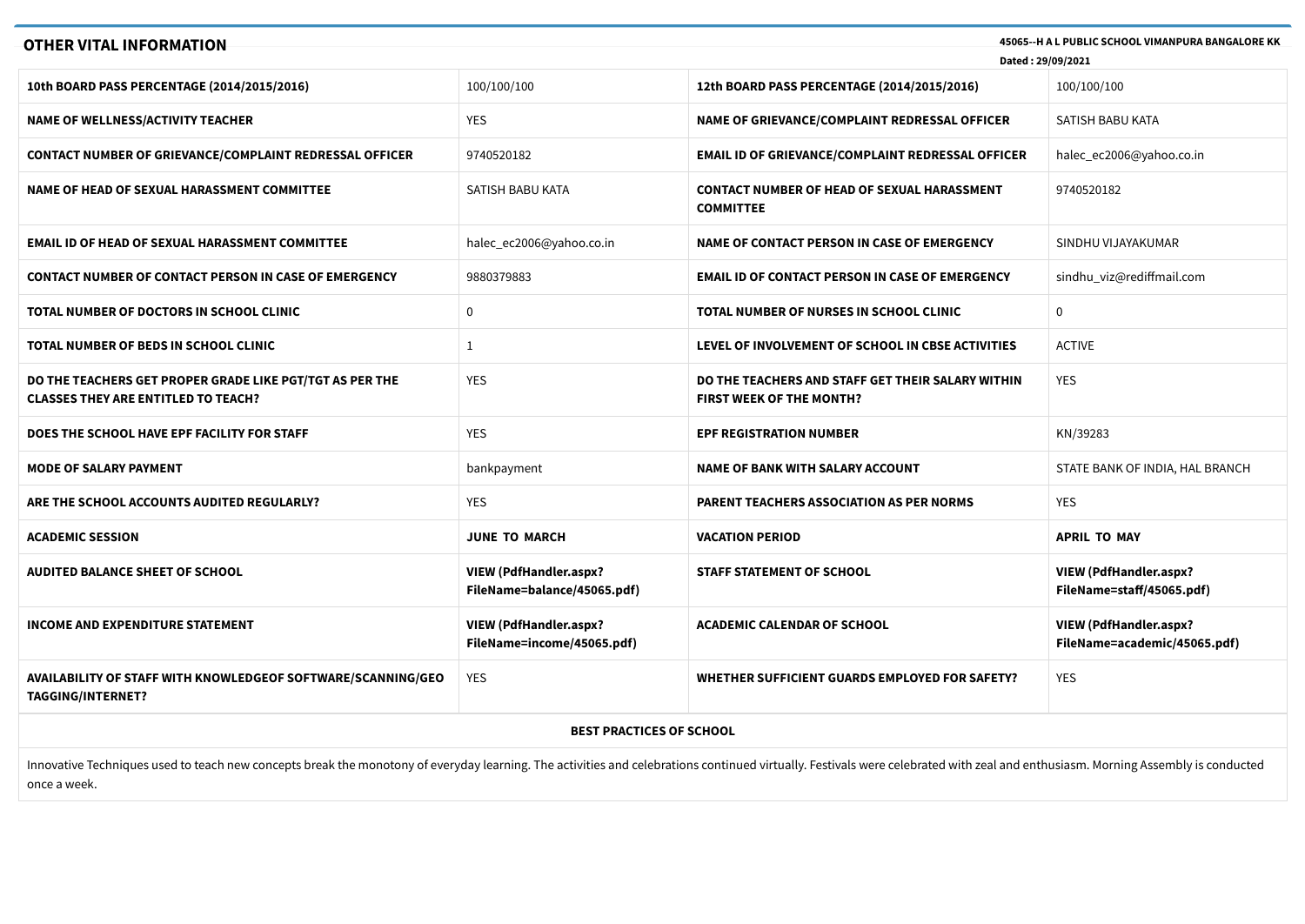# **OTHER INFORMATION**

| MANDATORY ART EDUCATION FROM CLASS 1 TO 10 -TWO PERIOD A DAY                                                                                                                                                                             | <b>YES</b> | WHETHER SELECTION OF TEXTBOOKS FOR ALL GRADES ARE AS PER NORMS ((SECTION-<br>2.4.7 (A) OF AFFILIATION BYE-LAWS)<br>(http://cbseaff.nic.in/cbse_aff/attachment/onlineservices/affiliation-Bye-Laws.pdf))? | <b>YES</b> |
|------------------------------------------------------------------------------------------------------------------------------------------------------------------------------------------------------------------------------------------|------------|----------------------------------------------------------------------------------------------------------------------------------------------------------------------------------------------------------|------------|
| WHETHER  LIST OF PRESCRIBED BOOKS ARE PUBLISHED ON SCHOOL WEBSITE WITH WRITTEN DECLARATION<br>AS PER (SECTION-2.4.7 (B) OF AFFILIATION BYE-LAWS)<br>(http://cbseaff.nic.in/cbse_aff/attachment/onlineservices/affiliation-Bye-Laws.pdf)? | YES.       | WHETHER INFORMATION AS PER PARA (2.4.9 OF AFFILIATION BYE-LAWS)<br>(http://cbseaff.nic.in/cbse_aff/attachment/onlineservices/affiliation-Bye-Laws.pdf)<br><b>PUBLISHED ON THE SCHOOL WEBSITE?</b>        | <b>YES</b> |
| WHETHER ALL GUIDELINES RELATED TO POCSO ACT COMPLIED WITH AS PER (SECTION-14.25 OF AFFILIATION<br>BYE-LAWS) (http://cbseaff.nic.in/cbse_aff/attachment/onlineservices/affiliation-Bye-Laws.pdf)?                                         | YES.       | WHETHER ANNUAL REPORT CONTAINS INFORMATION AS PER (SECTION-14.5 OF<br><b>AFFILIATION BYE-LAWS)</b><br>(http://cbseaff.nic.in/cbse_aff/attachment/onlineservices/affiliation-Bye-Laws.pdf)?               | <b>YES</b> |
| WHETHER DISABLED STUDENTS FACILITATED AS PER (SECTION-14.15 OF AFFILIATION BYE-LAWS)<br>(http://cbseaff.nic.in/cbse aff/attachment/onlineservices/affiliation-Bye-Laws.pdf)?                                                             | YES        | WHETHER IN-SERVICE TRAINING ORGANISED AS PER (SECTION-16 OF AFFILIATION BYE-<br>LAWS) (http://cbseaff.nic.in/cbse_aff/attachment/onlineservices/affiliation-Bye-<br>Laws.pdf)?                           | <b>YES</b> |
| WHETHER ANNUAL HEALTH CHECK-UP OF STUDENTS DONE AND THEIR RECORDS MAINTAINED ?                                                                                                                                                           | <b>YES</b> | NUMBER OF TEACHERS IN SCHOOL WHO DOWNLOADED CBSE SHIKSHA VANI                                                                                                                                            | 40         |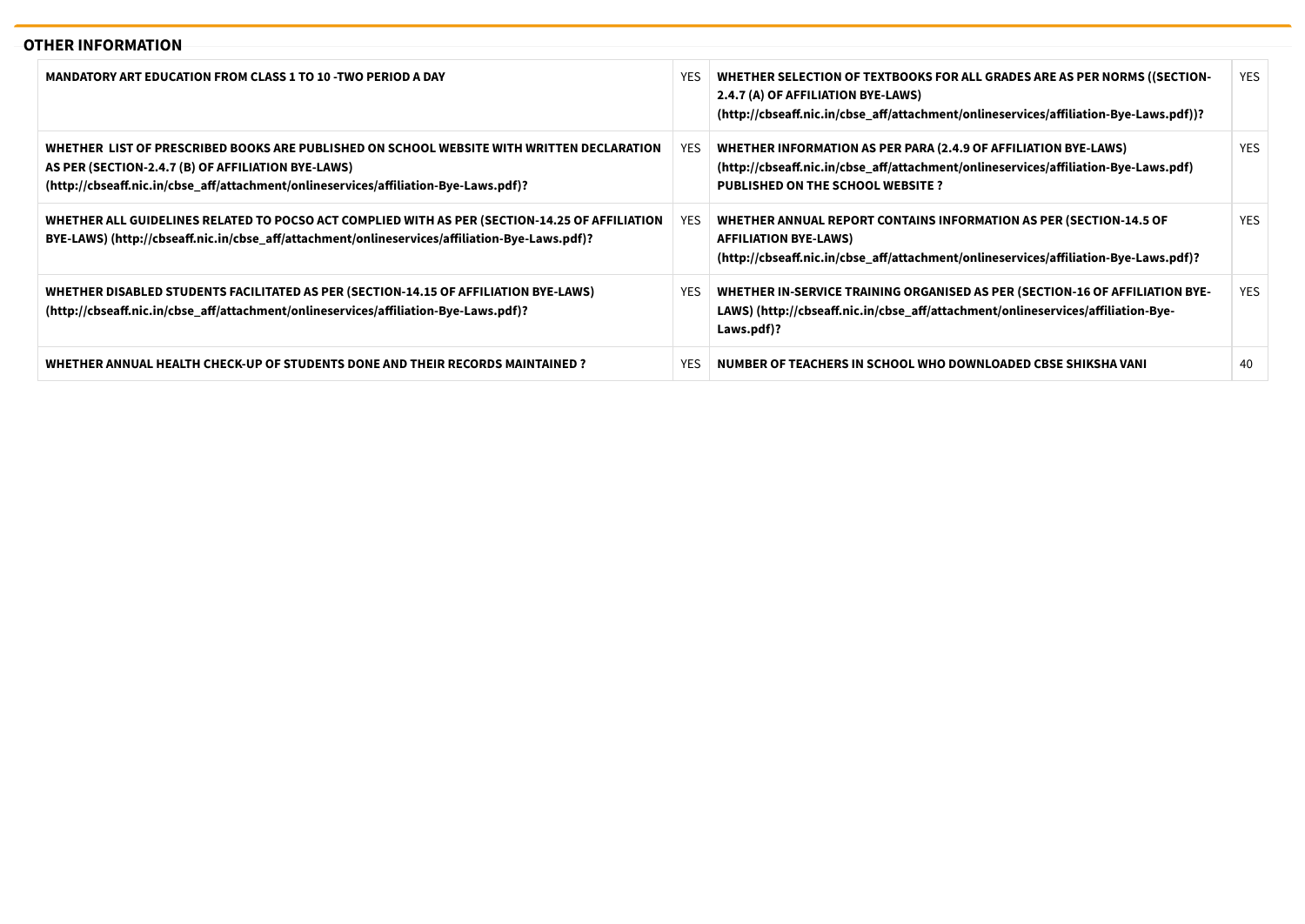# **PEDAGOGICAL PLAN**

| ADOPTION OF EXPERIENTIAL LEARNING PEDAGOGY -IN WHICH GRADES                                                      | I,II,III,IV,V,VI,VII,VIII,IX,X,XI,XII | WHETHER ANNUAL PEDAGOGICAL PLANS PREPARED, SUBMITTED AND<br><b>IMPLEMENTATED ?</b> | <b>YES</b> |  |
|------------------------------------------------------------------------------------------------------------------|---------------------------------------|------------------------------------------------------------------------------------|------------|--|
| NUMBER OF TEACHERS TRAINED ON THE ANNUAL THEME OF CBSE - EXPERIMENTAL LEARNING AND<br><b>INNOVATIVE PEDAGOGY</b> | 40                                    |                                                                                    |            |  |

**FEE STRUCTURE OF SCHOOL**

**45065--H A L PUBLIC SCHOOL VIMANPURA BANGALORE KK**

| <b>CLASS</b>            | <b>ADMISSION FEE</b><br>(in Rupees) | <b>TUITION FEE</b><br><b>YEARLY DEVELOPMENT CHARGES</b><br>(in Rupees)<br>(in Rupees) |   | <b>.</b><br>ANNUAL/MONTHLY OTHER CHARGES FOR OTHER FACILITIES<br>(in Rupees) |
|-------------------------|-------------------------------------|---------------------------------------------------------------------------------------|---|------------------------------------------------------------------------------|
| <b>PRIMARY</b>          | 0                                   | 36820                                                                                 | U | 5351                                                                         |
| <b>MIDDLE</b>           | 40900<br>0                          |                                                                                       | 0 | 5313                                                                         |
| <b>SECONDARY</b>        | 0                                   | 47330<br>5345<br>U                                                                    |   |                                                                              |
| <b>SENIOR SECONDARY</b> | 0                                   | 71240                                                                                 | 0 | 7485                                                                         |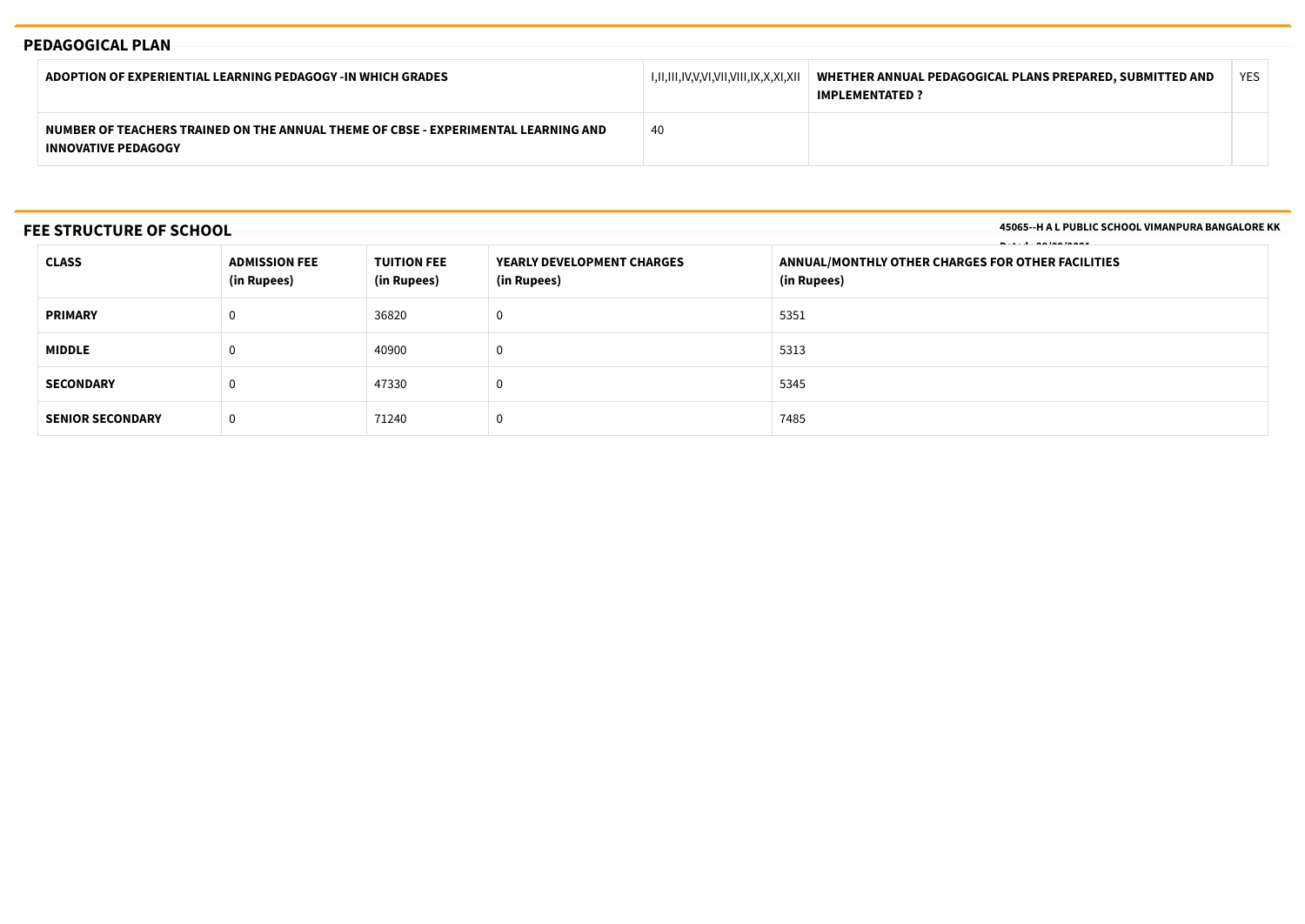# **PHOTO OF SCHOOL**

# **Dated : SCHOOL PHOTOS**

# **GEO-TAGGED PHOTO**



**PLAYGROUND PHOTO**



**LIBRARY PHOTO**



#### **PHYSICS LAB PHOTO**



## **CHEMISTRY LAB PHOTO**



## **BIOLOGY LAB PHOTO**

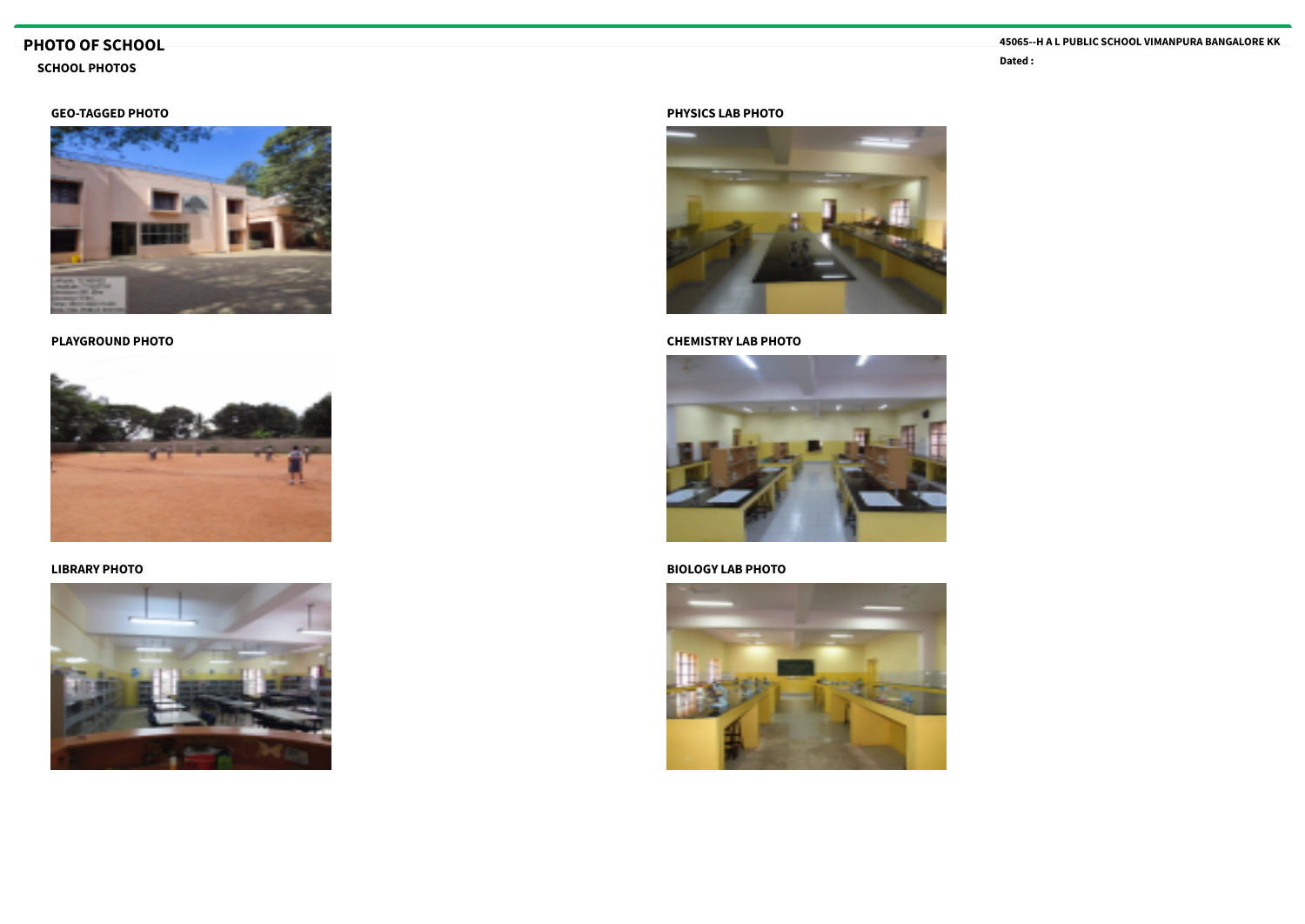#### **SCIENCE LAB PHOTO**



**VIDEO**

## **TOILET PHOTO**



| <b>ADDITIONAL INFORMATION</b>                    |                       |                                                                         | 45065--H A L PUBLIC SCHOOL VIMANPURA BANGALORE KK |
|--------------------------------------------------|-----------------------|-------------------------------------------------------------------------|---------------------------------------------------|
| <b>U-DISE CODE</b>                               | 29200312040           | <b>MUNICIPALITY</b>                                                     | Dated: 20/09/2021<br>BBMP                         |
| <b>SCHOOL LOCATED IN RURAL OR URBAN AREA</b>     | <b>URBAN</b>          | IS THIS SCHOOL APPROACHABLE BY ALL WEATHER ROAD                         | <b>YES</b>                                        |
| <b>HABITATION NAME/MOHALLA</b>                   | <b>VIMANAPURA</b>     | IS THIS A SPECIAL SCHOOL FOR CWSN                                       | <b>YES</b>                                        |
| VILLAGE NAME (FOR RURAL)/WARD NUMBER (FOR URBAN) | 87                    | IS THIS A SHIFT SCHOOL                                                  | <b>NO</b>                                         |
| <b>VILLAGE PANCHAYAT NAME (FOR RURAL)</b>        |                       | <b>IS THIS A RESIDENTIAL SCHOOL</b>                                     | <b>NO</b>                                         |
| <b>PIN CODE</b>                                  | 560017                | <b>TYPE OF RESIDENTIAL SCHOOL</b>                                       |                                                   |
| <b>CLUSTER RESOURCE CENTER NAME</b>              | KODIHALLI             | IS THIS A RELIGIOUS MINORITY SCHOOL                                     | <sub>NO</sub>                                     |
| <b>CD BLOCK MANDAL/TALUKA NAME</b>               | SOUTH4                | <b>TYPE OF RELIGIOUS MINORITY SCHOOL</b>                                |                                                   |
| EDUCATIONAL ZONE/MANDAL/TALUKA NAME              | <b>BANGALORE EAST</b> | NUMBER OF ACADEMIC INSPECTIONS DURING LAST ACADEMIC<br><b>YEAR</b>      | 0                                                 |
| <b>ASSEMBLY CONSTITUENCY</b>                     | K R PURAM             |                                                                         |                                                   |
|                                                  |                       | NUMBER OF VISITS BY CRC COORDINATOR DURING LAST<br><b>ACADEMIC YEAR</b> |                                                   |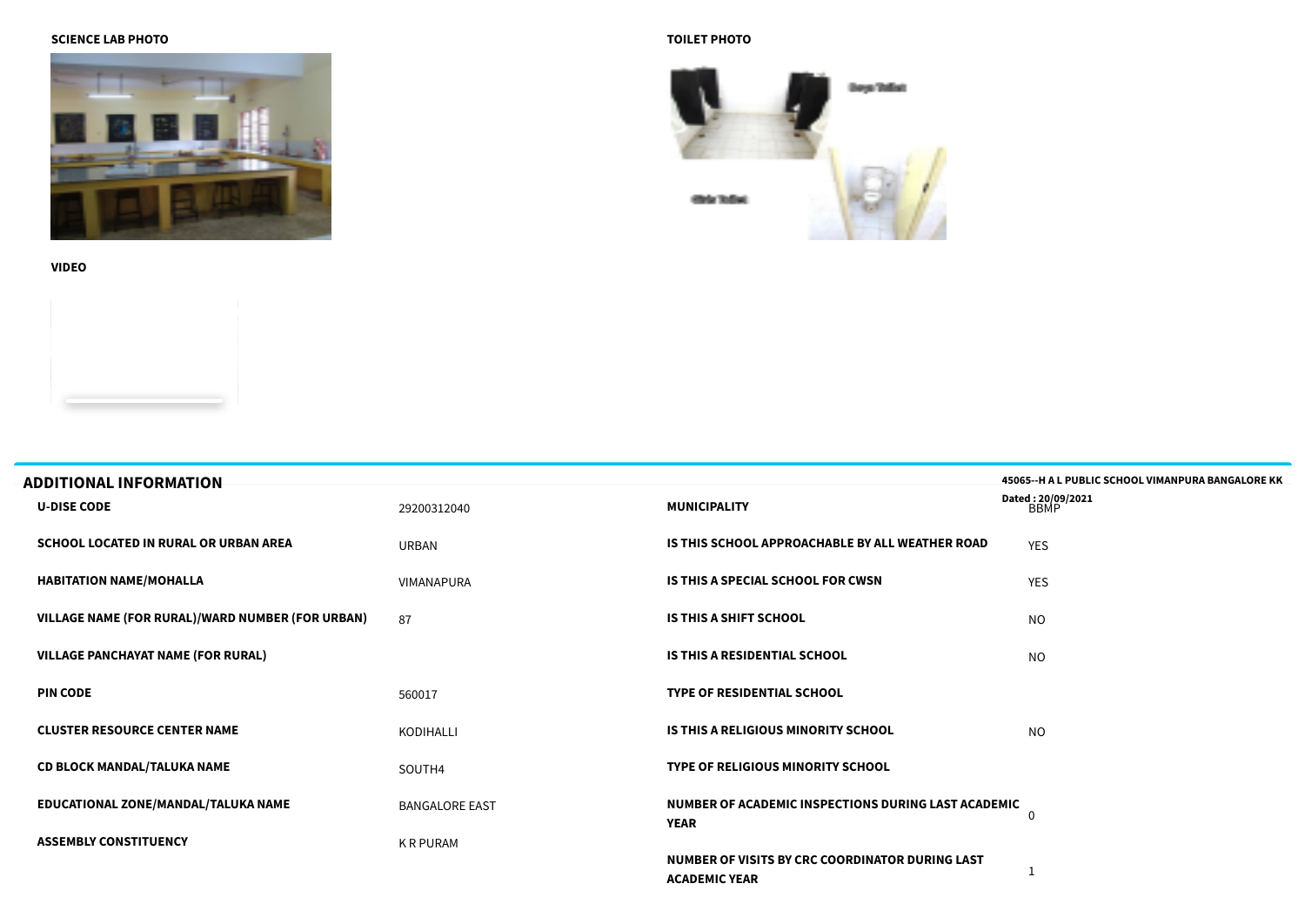| SCHOOL PARTICULARS FOR ELEMENTARY SCHOOLS ONLY                                     |                         |                                                                                                    | 45065--H A L PUBLIC SCHOOL VIMANPURA BANGALORE KK |
|------------------------------------------------------------------------------------|-------------------------|----------------------------------------------------------------------------------------------------|---------------------------------------------------|
| NUMBER OF INSTRUCTIONAL DAYS DURING LAST ACADEMIC YEAR                             | 190                     | NUMBER OF MEETINGS HELD BY SMC DURING LAST ACADEMIC YEAR 120/09/2021                               | 3                                                 |
| <b>SCHOOL HOURS FOR CHILDREN PER DAY (CURRENT YEAR)</b>                            | .5                      | WHETHER SMC PREPARE THE SCHOOL DEVELOPMENT PLAN                                                    | <b>YES</b>                                        |
| <b>SCHOOL HOURS FOR TEACHERS PER DAY (CURRENT YEAR)</b>                            | 6                       | WHETHER SEPARATE BANK ACCOUNT FOR SMC NO IF YES, PROVIDE THESE DETAILS                             |                                                   |
|                                                                                    |                         | <b>BANK NAME</b>                                                                                   |                                                   |
| ARE PUPIL CUMULATIVE RECORDS BEING MAINTAINED?                                     | <b>YES</b>              | <b>ACCOUNT HOLDER'S NAME</b>                                                                       |                                                   |
|                                                                                    |                         | <b>BANK ACCOUNT NUMBER</b>                                                                         |                                                   |
| ARE PUPIL CUMULATIVE RECORDS SHARED WITH PARENTS?                                  | <b>YES</b>              | <b>IFSC CODE</b>                                                                                   |                                                   |
| <b>NUMBER OF STUDENTS PROVIDED IN SPECIAL TRAINING (CURRENT YEAR)</b>              | $\mathbf{0}$            |                                                                                                    |                                                   |
| <b>NUMBER OF STUDENTS ENROLLED IN SPECIAL TRAINING (PREVIOUS YEAR)</b>             | $\mathbf{0}$            | WHEN WAS THE TEXTBOOK RECEIVED FOR CURRENT YEAR?                                                   | <b>APRIL</b>                                      |
| NUMBER OF STUDENTS COMPLETED SPECIAL TRAINING (PREVIOUS YEAR)                      | $\mathbf{0}$            | WHETHER COMPLETE SET OF FREE TEXT BOOKS FOR TEACHERS LEARNING<br><b>EQUIPMENT (TLE) RECEIVED?</b>  | <b>YES</b>                                        |
| <b>HAS SCHOOL MANAGEMENT COMMITTEE (SMC) BEEN CONSTITUTED?</b>                     | <b>YES</b>              | <b>WHETHER TLE RECEIVED FOR EACH GRADE?</b>                                                        | <b>YES</b>                                        |
| LANGUAGES TAUGHT AT PRIMARY STAGE: MENTION THE NAME OF LANGUAGE<br><b>OPTIONAL</b> | ENGLISH, HINDI,<br>KANN | WHETHER PLAY MATERIAL GAMES AND SPORTS MATERIAL AVAILABLE FOR EACH<br><b>GRADE?</b>                | <b>YES</b>                                        |
| IS ANGANWADI CENTRE IN OR ADJACENT TO SCHOOL? OPTIONAL                             |                         | ARE THE MAJORITY OF PUPILS TAUGHT THROUGH THEIR MOTHER TONGUE AT<br><b>PRIMARY STAGE? OPTIONAL</b> |                                                   |

 $\overline{\phantom{a}}$ 

|              | SCHOOL PARTICULARS FOR SECONDARY AND HIGHER SECONDARY SCHOOLS ONLY<br>NUMBER OF INSTRUCTIONAL DAYS DURING LAST ACADEMIC YEAR | 212         |                                                                                                         | 45065--H A L PUBLIC SCHOOL VIMANPURA BANGALORE KK<br>Dated: 20/09/2021 |
|--------------|------------------------------------------------------------------------------------------------------------------------------|-------------|---------------------------------------------------------------------------------------------------------|------------------------------------------------------------------------|
|              | SCHOOL HOURS FOR CHILDREN PER DAY (CURRENT YEAR)                                                                             | 6           | ARE SCHOOL MANAGEMENT COMMITTEE (SMC) AND SCHOOL<br><b>MANAGEMENT DEVELOPMENT COMMITTE (SMDC) SAME?</b> | <b>YES</b>                                                             |
|              | <b>SCHOOL HOURS FOR TEACHERS PER DAY (CURRENT YEAR)</b>                                                                      |             | IF NO, UPLOAD DETAILS OF SMDC                                                                           | VIEW (PdfHandler.aspx?<br>FileName=smdc/830078.pdf)                    |
| <b>PUCCA</b> | PHYSICAL FACILITIES AND EQUIPMENTS<br>NUMBER OF CLASSROOMS BY CONDITION<br><b>PARTIALLY PUCCA</b><br><b>KUCHCHA</b>          | <b>TENT</b> | IS AUDIO/VISUAL/PUBLIC ADDRESS SYSTEM<br><b>YES</b><br><b>AVAILABLE?</b>                                | 45065--H A L PUBLIC SCHOOL VIMANPURA BANGALORE KK<br>Dated: 23/09/2021 |

0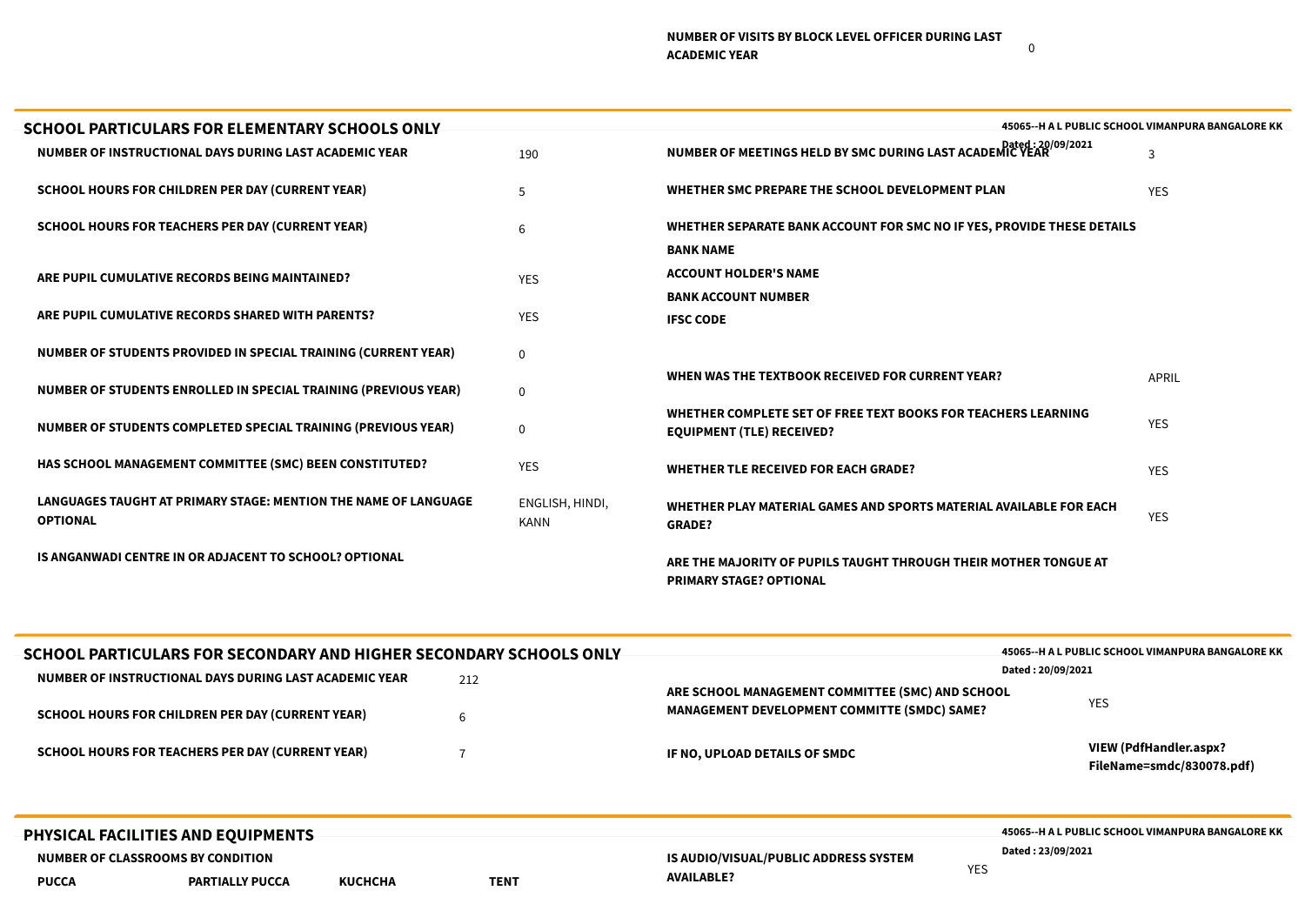| 45                                          | <b>NA</b>                                                           | <b>NA</b> |            | <b>NA</b> | <b>IS LCD PROJECTOR AVAILABLE?</b>        | <b>YES</b>     |
|---------------------------------------------|---------------------------------------------------------------------|-----------|------------|-----------|-------------------------------------------|----------------|
| 0                                           | <b>NA</b>                                                           | <b>NA</b> |            | <b>NA</b> |                                           |                |
| $\Omega$                                    | <b>NA</b>                                                           | <b>NA</b> |            | <b>NA</b> | <b>NUMBER OF AVAILABLE PRINTERS</b>       | 5              |
|                                             | IS LAND AVAILABLE FOR EXPANSION OF SCHOOL ACTIVITIES?               |           | <b>NO</b>  |           | <b>SPEED OF AVAILABLE PRINTERS</b>        | $<$ 20 PPMK    |
|                                             | IS SEPARATE ROOM AVAILABLE FOR PRINCIPAL/HEAD TEACHER?              |           | <b>YES</b> |           | <b>NUMBER OF PHOTOCOPIERS AVAILABLE</b>   | $\overline{2}$ |
| <b>TEACHER?</b>                             | IS SEPARATE ROOM AVAILABLE FOR VICE PRINCIPAL/ASSISTANT HEAD        |           | <b>YES</b> |           | <b>IS LEASE LINE AVAILABLE?</b>           | NO.            |
|                                             | IS SEPARATE ROOM AVAILABLE FOR CRAFTS/CO CURRICULAR ACTIVITIES? YFS |           |            |           | <b>SPEED OF LEASE LINE (IF AVAILABLE)</b> | $\mathbf 0$    |
| <b>IS STAFF QUARTERS AVAILABLE?</b>         |                                                                     |           | <b>YES</b> |           | <b>IS SCANNER AVAILABLE?</b>              | <b>YES</b>     |
|                                             | IS HAND WASHING FACILITY AVAILABLE NEAR TOILET/URINALS ?            |           | <b>YES</b> |           | IS RAIN WATER HARVESTING IMPLEMENTED?     | NO.            |
| <b>IS ELECTRICITY CONNECTION AVAILABLE?</b> |                                                                     |           | <b>YES</b> |           |                                           |                |

| <b>ENROLLMENT INFORMATION</b><br><b>CATEGORY WISE STUDENTS</b> |                |           | Dated: 23/09/2021 | 45065--H A L PUBLIC SCHOOL VIMANPURA BANGALORE KK |
|----------------------------------------------------------------|----------------|-----------|-------------------|---------------------------------------------------|
| <b>CLASS</b>                                                   | <b>GENERAL</b> | <b>SC</b> | <b>ST</b>         | <b>OBC</b>                                        |
| <b>PRIMARY</b>                                                 | 162            | 80        | 15                | 141                                               |
| <b>MIDDLE</b>                                                  | 128            | 32        |                   | 67                                                |
| <b>SECONDARY</b>                                               | 95             | 13        |                   | 23                                                |
| <b>SENIOR SECONDARY</b>                                        | 59             |           |                   | 19                                                |

#### **MINORITY GROUP WISE STUDENTS**

| <b>CLASS</b>            | <b>MUSLIM</b> | <b>CHRISTIAN</b> | <b>SIKH</b> | <b>JAIN</b> | <b>OTHERS</b> |
|-------------------------|---------------|------------------|-------------|-------------|---------------|
| <b>PRIMARY</b>          | 41            | 14               |             |             |               |
| <b>MIDDLE</b>           |               | 18               |             |             |               |
| <b>SECONDARY</b>        |               |                  |             |             |               |
| <b>SENIOR SECONDARY</b> |               |                  |             |             |               |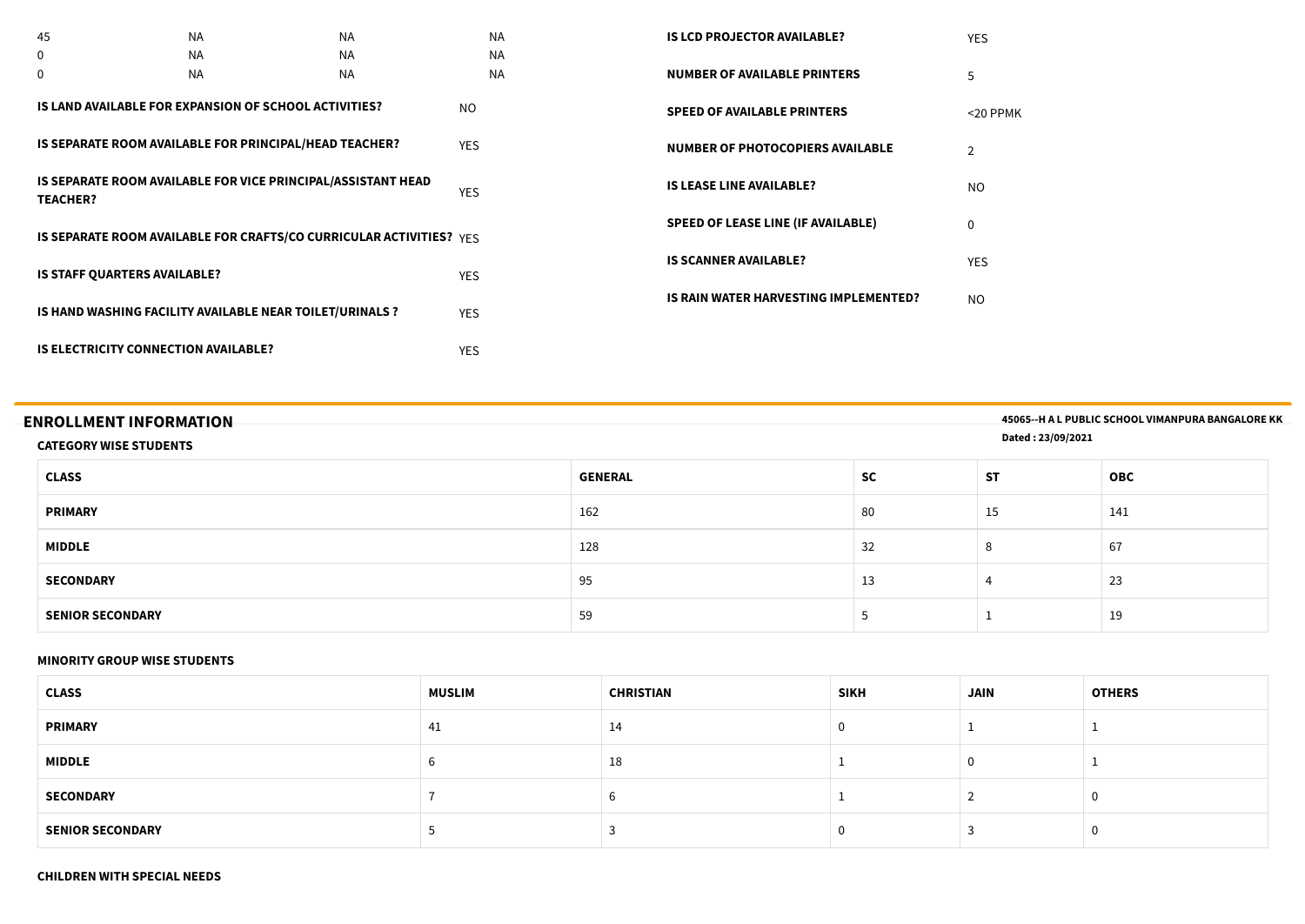| <b>CLASS</b>   | <b>VISUAL IMPAIRMENT</b> | <b>SPEECH IMPAIRMENT</b> | <b>LOCOMOTIVE IMPAIRMENT</b> | <b>HEARING IMPAIRMENT</b> | <b>CEREBRAL PALSY</b> | <b>LEARNING DISABILITY</b> | <b>AUTISM</b> | <b>MULTIPLE DISABILITIES</b> |
|----------------|--------------------------|--------------------------|------------------------------|---------------------------|-----------------------|----------------------------|---------------|------------------------------|
| $\mathbf{1}$   | <b>NA</b>                | <b>NA</b>                | <b>NA</b>                    | NA                        | NA                    | <b>NA</b>                  | NA            | <b>NA</b>                    |
| $\overline{2}$ | NA                       | <b>NA</b>                | <b>NA</b>                    | NA                        | NA                    | <b>NA</b>                  | NA            | <b>NA</b>                    |
| $\mathbf{3}$   | <b>NA</b>                | <b>NA</b>                | <b>NA</b>                    | <b>NA</b>                 | <b>NA</b>             | <b>NA</b>                  | NA            | <b>NA</b>                    |
| 4              | <b>NA</b>                | <b>NA</b>                | <b>NA</b>                    | <b>NA</b>                 | NA                    | <b>NA</b>                  | NA            | <b>NA</b>                    |
| 5              | <b>NA</b>                | <b>NA</b>                | <b>NA</b>                    | <b>NA</b>                 | NA                    | <b>NA</b>                  | NA            | <b>NA</b>                    |
| 6              | <b>NA</b>                | <b>NA</b>                | <b>NA</b>                    | NA                        | NA                    | <b>NA</b>                  | NA            | <b>NA</b>                    |
| $\overline{7}$ | NA                       | <b>NA</b>                | <b>NA</b>                    | NA                        | NA                    | <b>NA</b>                  | NA            | <b>NA</b>                    |
| 8              | <b>NA</b>                | <b>NA</b>                | <b>NA</b>                    | NA                        | <b>NA</b>             | NA                         | NA            | <b>NA</b>                    |
| 9              | <b>NA</b>                | <b>NA</b>                | <b>NA</b>                    | NA                        | NA                    | NA                         | NA            | <b>NA</b>                    |
| 10             | NA                       | <b>NA</b>                | <b>NA</b>                    | NA                        | NA                    | <b>NA</b>                  | NA            | <b>NA</b>                    |
| 11             | <b>NA</b>                | <b>NA</b>                | <b>NA</b>                    | NA                        | NA                    | <b>NA</b>                  | <b>NA</b>     | <b>NA</b>                    |
| 12             | <b>NA</b>                | <b>NA</b>                | <b>NA</b>                    | <b>NA</b>                 | NA                    | <b>NA</b>                  | NA            | <b>NA</b>                    |

### **STATUS OF KITCHEN SHED(If meal prepared in school) SOURCE OF MDM(If meal not prepared in school) MID DAY MEAL INFORMATION**(Only for Government and Aided Schools) **45065--H A L PUBLIC SCHOOL VIMANPURA BANGALORE KK Dated : 29/09/2021**

| <b>SPORTS INFORMATION</b><br><b>JUDO</b><br><b>KHO KHO</b><br><b>CHESS</b><br><b>FOOTBALL</b><br><b>HANDBALL</b><br><b>SWIMMING</b><br><b>TABLE TENNIS VOLLEYBALL</b><br><b>ATHLETICS</b><br><b>BASKETBALL</b><br><b>AEROBICS</b> | 45065--H A L PUBLIC SCHOOL VIMANPURA BANGALORE KK<br>Dated: 29/09/2021 |
|-----------------------------------------------------------------------------------------------------------------------------------------------------------------------------------------------------------------------------------|------------------------------------------------------------------------|
| <b>TENNIS</b><br><b>ARCHERY</b><br><b>BADMINTON</b><br><b>HOCKEY</b><br><b>KABADDI SHOOTING</b><br><b>TAEKWONDO</b><br><b>BOXING</b><br>YOGA<br><b>GYMNASTICS L</b><br><b>CRICKET</b>                                             |                                                                        |

**DOES THE SCHOOL HAVE A MANDATORY SPORTS/GAMES PERIOD FROM CLASS 1 TO 12 EVERY DAY ? YES**

| <b>FACILITY INFORMATION</b><br><b>FACILITY PROVIDED TO PRIMARY STUDENTS</b> | 45065--H A L PUBLIC SCHOOL VIMANPURA BANGALORE KK<br>Dated: 29/09/2021 |           |           |            |                        |
|-----------------------------------------------------------------------------|------------------------------------------------------------------------|-----------|-----------|------------|------------------------|
| <b>FACILITY</b>                                                             | <b>GENERAL</b>                                                         | <b>SC</b> | <b>ST</b> | <b>OBC</b> | <b>MUSLIM MINORITY</b> |
| FREE TEXT BOOKS                                                             |                                                                        | 20        |           | 10         | 25                     |